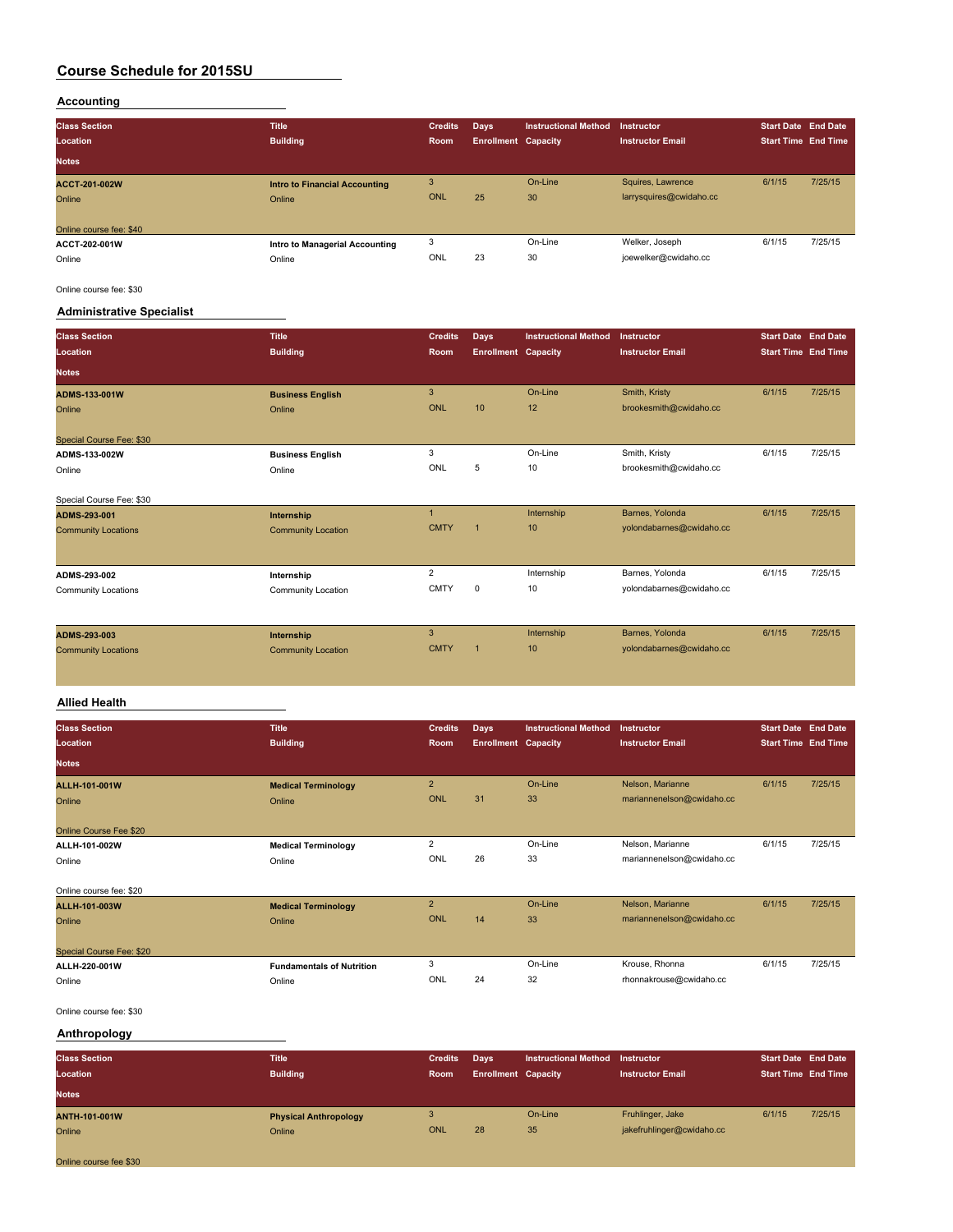| Anthropology         |                         |                |                            |                      |                         |                            |         |
|----------------------|-------------------------|----------------|----------------------------|----------------------|-------------------------|----------------------------|---------|
| <b>Class Section</b> | <b>Title</b>            | <b>Credits</b> | Days                       | Instructional Method | Instructor              | <b>Start Date End Date</b> |         |
| Location             | <b>Building</b>         | <b>Room</b>    | <b>Enrollment Capacity</b> |                      | <b>Instructor Email</b> | <b>Start Time End Time</b> |         |
| <b>Notes</b>         |                         |                |                            |                      |                         |                            |         |
|                      |                         |                |                            |                      |                         |                            |         |
| ANTH-293-001         | Anthropology Internship |                |                            | Internship           | Gorrell, Nicole         | 6/1/15                     | 7/25/15 |

Instructor Permission Required

**Art**

| <b>Class Section</b><br>Location | <b>Title</b><br><b>Building</b> | <b>Credits</b><br>Room | Days<br><b>Enrollment Capacity</b> | <b>Instructional Method</b> | Instructor<br><b>Instructor Email</b> | <b>Start Date End Date</b><br><b>Start Time End Time</b> |         |
|----------------------------------|---------------------------------|------------------------|------------------------------------|-----------------------------|---------------------------------------|----------------------------------------------------------|---------|
| <b>Notes</b>                     |                                 |                        |                                    |                             |                                       |                                                          |         |
| ARTS-101-001                     | <b>Art History 1</b>            | 3                      | Tue, Thu                           | Lecture                     | Fazil, Goran                          | 6/1/15                                                   | 7/25/15 |
| Nampa Campus                     | <b>Academic Building</b>        | 106                    | 26                                 | 40                          | goranfazil@cwidaho.cc                 | 1:00 PM                                                  | 3:45 PM |
| ARTS-101-003W                    | Art History 1                   | 3                      |                                    | On-Line                     | Portales, Fonda                       | 6/1/15                                                   | 7/25/15 |
| Online                           | Online                          | ONL                    | 25                                 | 30                          | fondaportales@cwidaho.cc              |                                                          |         |
| Online course fee: \$30          |                                 |                        |                                    |                             |                                       |                                                          |         |
| ARTS-109-001                     | <b>Drawing 1</b>                | 3                      | M.Tue.W.Thu Lecture                |                             | Fazil, Goran                          | 6/1/15                                                   | 7/25/15 |

| AN D-199-991            | <b>Diawilly I</b>        |     | . |    | .                     |          |          |
|-------------------------|--------------------------|-----|---|----|-----------------------|----------|----------|
| Nampa Campus            | <b>Academic Building</b> | 206 |   | 24 | goranfazil@cwidaho.cc | 10:00 AM | 12:20 PM |
| Special Course Fee \$40 |                          |     |   |    |                       |          |          |

#### **Baking and Pastry Arts**

| <b>Class Section</b>                                     | <b>Title</b>                              | <b>Credits</b> | <b>Days</b>                | <b>Instructional Method</b> | Instructor              | <b>Start Date End Date</b> |         |
|----------------------------------------------------------|-------------------------------------------|----------------|----------------------------|-----------------------------|-------------------------|----------------------------|---------|
| Location                                                 | <b>Building</b>                           | Room           | <b>Enrollment Capacity</b> |                             | <b>Instructor Email</b> | <b>Start Time End Time</b> |         |
| <b>Notes</b>                                             |                                           |                |                            |                             |                         |                            |         |
| <b>BAKE-293-001</b>                                      | <b>Baking &amp; Pastry Art Internship</b> | 4              |                            | Internship                  | Steely, Kelly           | 6/1/15                     | 7/25/15 |
| <b>Community Locations</b>                               | <b>Community Location</b>                 | <b>CMTY</b>    | $\overline{2}$             | 6                           | kellysteely@cwidaho.cc  |                            |         |
| Per Instructor Approval Email:<br>kellysteely@cwidaho.cc |                                           |                |                            |                             |                         |                            |         |
| BAKE-294-001                                             | <b>Baking &amp; Pastry Art Externship</b> | $\overline{c}$ |                            | Internship                  | Steely, Kelly           | 6/1/15                     | 7/25/15 |
| <b>Community Locations</b>                               | Community Location                        | <b>CMTY</b>    | $\overline{2}$             | 6                           | kellysteely@cwidaho.cc  |                            |         |
| Der Ingtruster Annreugt Email:                           |                                           |                |                            |                             |                         |                            |         |

Per Instructor Approval Email: kellysteely@cwidaho.cc

## **Biology**

| <b>Class Section</b><br>Location                        | <b>Title</b><br><b>Building</b>       | <b>Credits</b><br>Room | <b>Days</b><br><b>Enrollment</b> Capacity | <b>Instructional Method</b> | Instructor<br><b>Instructor Email</b> | <b>Start Date End Date</b><br><b>Start Time End Time</b> |          |
|---------------------------------------------------------|---------------------------------------|------------------------|-------------------------------------------|-----------------------------|---------------------------------------|----------------------------------------------------------|----------|
| <b>Notes</b>                                            |                                       |                        |                                           |                             |                                       |                                                          |          |
| <b>BIOL-100-001</b>                                     | <b>Concepts of Biology</b>            | $\overline{4}$         | Tue, Thu                                  | Lecture                     | Perkins, Dusty                        | 6/1/15                                                   | 7/25/15  |
| <b>Ada County Campus</b>                                | <b>Pintail Center</b>                 | 1211                   | 14                                        | 16                          | dustyperkins@cwidaho.cc               | 7:00 AM                                                  | 9:45 AM  |
| Corequisite: BIOL 100L Special course fee: \$10         |                                       |                        |                                           |                             |                                       |                                                          |          |
| BIOL-100-002W                                           | <b>Concepts of Biology</b>            | $\overline{4}$         |                                           | On-Line                     | Gabbard, Marie                        | 6/1/15                                                   | 7/25/15  |
| Online                                                  | Online                                | ONL                    | 20                                        | 30                          | mariegabbard@cwidaho.cc               |                                                          |          |
| Corequisite: BIOL 100L 002W Online course fee:<br>\$40  |                                       |                        |                                           |                             |                                       |                                                          |          |
| <b>BIOL-100-003W</b>                                    | <b>Concepts of Biology</b>            | $\overline{4}$         |                                           | On-Line                     | Gabbard, Marie                        | 6/1/15                                                   | 7/25/15  |
| Online                                                  | Online                                | <b>ONL</b>             | 26                                        | 30                          | mariegabbard@cwidaho.cc               |                                                          |          |
| Corequisite: BIOL 100L 003W Special Course Fee:<br>\$40 |                                       |                        |                                           |                             |                                       |                                                          |          |
| BIOL-100L-002W                                          | <b>Concepts of Biology Lab</b>        | $\mathbf 0$            |                                           | On-Line                     | Jensen, Andrew                        | 6/1/15                                                   | 7/25/15  |
| Online                                                  | Online                                | ONL                    | 20                                        | 30                          | AndyJensen@cwidaho.cc                 |                                                          |          |
| Corequisite: BIOL 100 002W                              |                                       |                        |                                           |                             |                                       |                                                          |          |
| <b>BIOL-100L-003W</b>                                   | <b>Concepts of Biology Lab</b>        | $\mathbf{0}$           |                                           | On-Line                     | Moore, Christina                      | 6/1/15                                                   | 7/25/15  |
| Online                                                  | Online                                | ONL                    | 26                                        | 30                          | christinamoore2@cwidaho.cc            |                                                          |          |
| Corequisite: BIOL 100 003W                              |                                       |                        |                                           |                             |                                       |                                                          |          |
| BIOL-100L-006                                           | <b>Concepts of Biology Lab</b>        | $\mathbf 0$            | Tue, Thu                                  | Lab                         | Perkins, Dusty                        | 6/1/15                                                   | 7/25/15  |
| Ada County Campus                                       | Mallard Place Building                | 1109                   | 14                                        | 16                          | dustyperkins@cwidaho.cc               | 10:00 AM                                                 | 11:45 AM |
| Corequisite: BIOL 100                                   |                                       |                        |                                           |                             |                                       |                                                          |          |
| <b>BIOL-105-001W</b>                                    | <b>Human Structure &amp; Function</b> | $\overline{4}$         |                                           | On-Line                     | Gabbard, Marie                        | 6/1/15                                                   | 7/25/15  |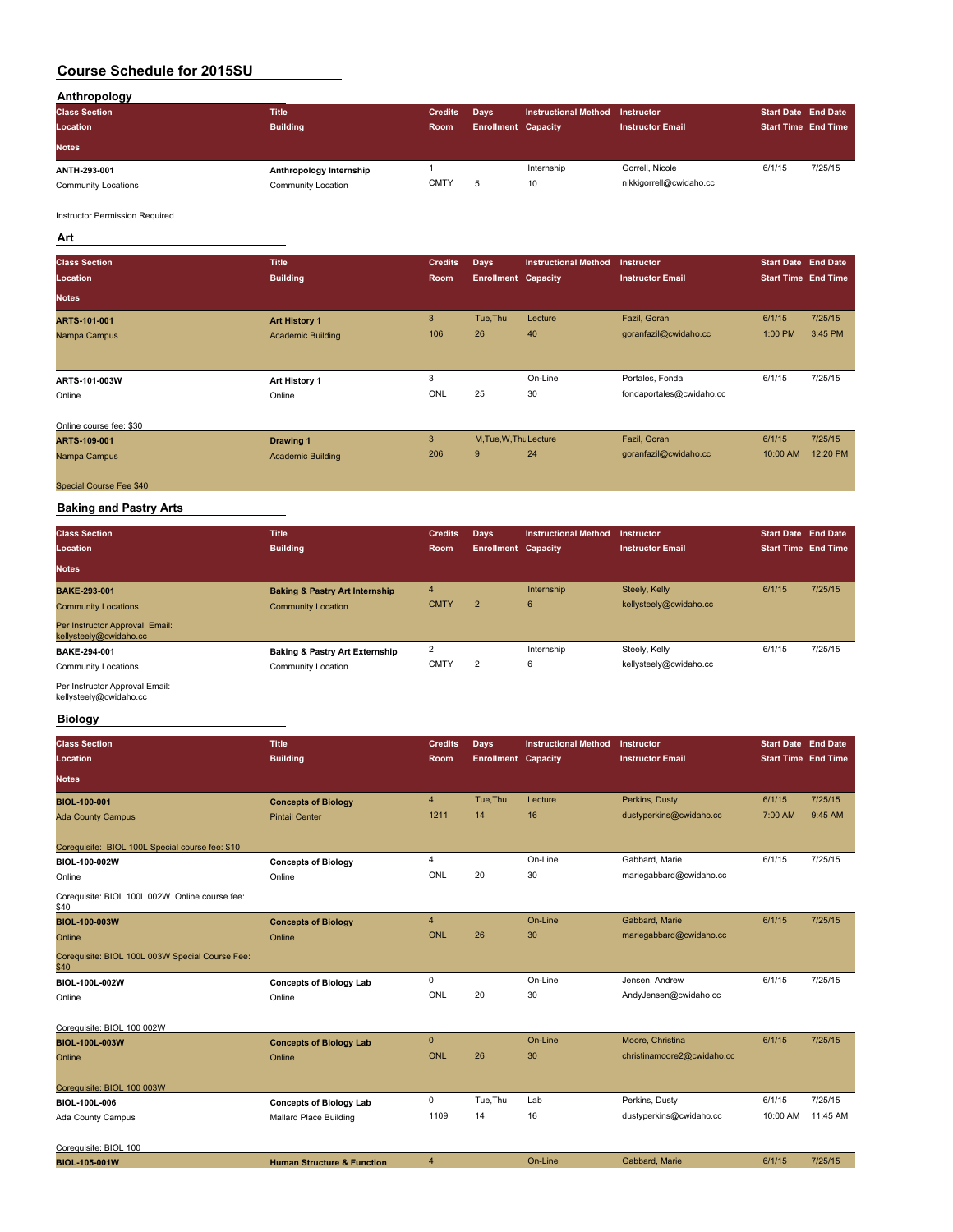| <b>Biology</b>                                                   |                                                 |                |                            |                             |                            |                            |          |
|------------------------------------------------------------------|-------------------------------------------------|----------------|----------------------------|-----------------------------|----------------------------|----------------------------|----------|
| <b>Class Section</b>                                             | <b>Title</b>                                    | <b>Credits</b> | Days                       | <b>Instructional Method</b> | Instructor                 | <b>Start Date End Date</b> |          |
| Location                                                         | <b>Building</b>                                 | Room           | <b>Enrollment Capacity</b> |                             | <b>Instructor Email</b>    | <b>Start Time End Time</b> |          |
| <b>Notes</b>                                                     |                                                 |                |                            |                             |                            |                            |          |
|                                                                  |                                                 |                |                            |                             |                            |                            |          |
| Online                                                           | Online                                          | <b>ONL</b>     | 22                         | 30                          | mariegabbard@cwidaho.cc    |                            |          |
|                                                                  |                                                 |                |                            |                             |                            |                            |          |
| Corequisite: Biol 105L 001W                                      |                                                 | 0              |                            | On-Line                     | Moore, Christina           | 6/1/15                     | 7/25/15  |
| BIOL-105L-001W                                                   | Human Structure & Function Lab                  | ONL            | 22                         | 30                          |                            |                            |          |
| Online                                                           | Online                                          |                |                            |                             | christinamoore2@cwidaho.cc |                            |          |
|                                                                  |                                                 |                |                            |                             |                            |                            |          |
| Corequisite: Biol 105 001w                                       |                                                 | $\overline{4}$ |                            | On-Line                     | Moore, Christina           | 6/1/15                     | 7/25/15  |
| BIOL-120-001W                                                    | <b>Environmental Science</b>                    | <b>ONL</b>     | 26                         | 30                          | christinamoore2@cwidaho.cc |                            |          |
| Online                                                           | Online                                          |                |                            |                             |                            |                            |          |
| Corequisite: BIOL 120L 001W Online course fee:                   |                                                 |                |                            |                             |                            |                            |          |
| \$52                                                             |                                                 | 0              |                            | On-Line                     | Moore, Christina           | 6/1/15                     | 7/25/15  |
| BIOL-120L-001W                                                   | <b>Environmental Science Lab</b>                | ONL            | 26                         | 30                          | christinamoore2@cwidaho.cc |                            |          |
| Online                                                           | Online                                          |                |                            |                             |                            |                            |          |
|                                                                  |                                                 |                |                            |                             |                            |                            |          |
| Corequisite: BIOL 120 001W                                       |                                                 | $\overline{4}$ | M,W                        | Lecture                     | Lysne, Steven              | 6/1/15                     | 7/25/15  |
| BIOL-201-001                                                     | <b>Biology 1</b>                                | 102E           | 24                         | 30                          | stevelysne@cwidaho.cc      | 10:00 AM                   | 12:45 PM |
| Nampa Campus                                                     | <b>Academic Building</b>                        |                |                            |                             |                            |                            |          |
|                                                                  |                                                 |                |                            |                             |                            |                            |          |
| Corequisite: BIOL 201L Special course fee: \$10                  |                                                 | 0              | M, W                       | Lab                         | Heller, Gary               | 6/1/15                     | 7/25/15  |
| BIOL-201L-001                                                    | <b>Biology 1 Lab</b>                            | 217            | 24                         | 30                          | garyheller@cwidaho.cc      | 1:00 PM                    | 3:45 PM  |
| Nampa Campus                                                     | Academic Building                               |                |                            |                             |                            |                            |          |
|                                                                  |                                                 |                |                            |                             |                            |                            |          |
| Corequisite: BIOL 201                                            |                                                 | $\overline{4}$ | M,W                        | Lecture                     | Lysne, Steven              | 6/1/15                     | 7/25/15  |
| BIOL-202-001                                                     | <b>Biology 2</b>                                | 106            | 12                         | 30                          | stevelysne@cwidaho.cc      | 1:00 PM                    | 3:45 PM  |
| Nampa Campus                                                     | <b>Academic Building</b>                        |                |                            |                             |                            |                            |          |
|                                                                  |                                                 |                |                            |                             |                            |                            |          |
| Corequisite: BIOL 202L Special course fee: \$10                  |                                                 | 0              | M, W                       | Lab                         | Strickler, Karen           | 6/1/15                     | 7/25/15  |
| BIOL-202L-001                                                    | Biology 2 Lab                                   | 217            | 12                         | 30                          | karenstrickler@cwidaho.cc  | 4:00 PM                    | 6:45 PM  |
| Nampa Campus                                                     | Academic Building                               |                |                            |                             |                            |                            |          |
|                                                                  |                                                 |                |                            |                             |                            |                            |          |
| Corequisite: BIOL 202                                            |                                                 | $\overline{4}$ |                            | On-Line                     | Rich, Teresa               | 6/1/15                     | 7/25/15  |
| BIOL-221-001W                                                    | <b>Intro Microbiology</b>                       | <b>ONL</b>     | 25                         | 30                          | teresarich@cwidaho.cc      |                            |          |
| Online                                                           | Online                                          |                |                            |                             |                            |                            |          |
|                                                                  |                                                 |                |                            |                             |                            |                            |          |
| Corequisite: BIOI 221L Special course fee: \$58<br>BIOL-221-002W |                                                 | 4              |                            | On-Line                     | Rich, Teresa               | 6/1/15                     | 7/25/15  |
|                                                                  | <b>Intro Microbiology</b>                       | ONL            | 12                         | 30                          | teresarich@cwidaho.cc      |                            |          |
| Online                                                           | Online                                          |                |                            |                             |                            |                            |          |
|                                                                  |                                                 |                |                            |                             |                            |                            |          |
| Corequisite: BIOL 221L Special course fee: \$58<br>BIOL-221L-001 | <b>Intro Microbiology Lab</b>                   | $\mathbf 0$    | Tue, Thu                   | Lab                         | Pekovich, Stevan           | 6/1/15                     | 7/25/15  |
| Nampa Campus                                                     | <b>Academic Building</b>                        | 217            | 23                         | 28                          | stevepekovich@cwidaho.cc   | 10:00 AM                   | 12:45 PM |
|                                                                  |                                                 |                |                            |                             |                            |                            |          |
| Corequisite: BIOL 221                                            |                                                 |                |                            |                             |                            |                            |          |
| BIOL-221L-002                                                    | Intro Microbiology Lab                          | 0              | Tue, Thu                   | Lab                         | Pekovich, Stevan           | 6/1/15                     | 7/25/15  |
| Nampa Campus                                                     | Academic Building                               | 217            | 15                         | 28                          | stevepekovich@cwidaho.cc   | 1:00 PM                    | 3:45 PM  |
|                                                                  |                                                 |                |                            |                             |                            |                            |          |
|                                                                  |                                                 |                |                            |                             |                            |                            |          |
| Corequisite: BIOL 221<br>BIOL-227-001                            | <b>Human Anat &amp; Phys 1</b>                  | $\overline{4}$ | M, Tue, W, Thu Lecture     |                             | Jensen, Andrew             | 6/1/15                     | 7/25/15  |
| <b>Canyon County Center</b>                                      | <b>Canyon County Center</b>                     | 207AB          | 48                         | 54                          | AndyJensen@cwidaho.cc      | 2:30 PM                    | 3:45 PM  |
|                                                                  |                                                 |                |                            |                             |                            |                            |          |
| Corequisite: BIOL 227L Special course fee: \$10                  |                                                 |                |                            |                             |                            |                            |          |
| BIOL-227L-001                                                    |                                                 | 0              | Tue, Thu                   | Lab                         | Rosenberg, James           | 6/1/15                     | 7/25/15  |
|                                                                  | Human Anat & Phys 1 Lab<br>Canyon County Center | 226            | 22                         | 27                          | jamesrosenberg@cwidaho.cc  | 11:30 AM                   | 2:15 PM  |
| Canyon County Center                                             |                                                 |                |                            |                             |                            |                            |          |
| Corequisite: BIOL 227                                            |                                                 |                |                            |                             |                            |                            |          |
| BIOL-227L-003                                                    | Human Anat & Phys 1 Lab                         | $\mathbf 0$    | M, W                       | Lab                         | Green, Michael             | 6/1/15                     | 7/25/15  |
| <b>Canyon County Center</b>                                      | <b>Canyon County Center</b>                     | 226            | 26                         | 27                          | michaelgreen@cwidaho.cc    | 11:30 AM                   | 2:15 PM  |
|                                                                  |                                                 |                |                            |                             |                            |                            |          |
| Corequisite: BIOL 227                                            |                                                 |                |                            |                             |                            |                            |          |
| BIOL-228-001                                                     | Human Anat & Phys 2                             | 4              | M, Tue, W, Thu Lecture     |                             | Green, Michael             | 6/1/15                     | 7/25/15  |
| Canyon County Center                                             | Canyon County Center                            | 207AB          | 45                         | 48                          | michaelgreen@cwidaho.cc    | 8:30 AM                    | 9:45 AM  |
|                                                                  |                                                 |                |                            |                             |                            |                            |          |
| Corequisite: BIOL 228L Special course fee: \$10                  |                                                 |                |                            |                             |                            |                            |          |
| BIOL-228L-002                                                    | Human Anat & Phys 2 Lab                         | $\pmb{0}$      | M,W                        | Lab                         | Jensen, Andrew             | 6/1/15                     | 7/25/15  |
| <b>Canyon County Center</b>                                      | <b>Canyon County Center</b>                     | 229            | 24                         | 24                          | AndyJensen@cwidaho.cc      | 10:00 AM                   | 12:45 PM |
|                                                                  |                                                 |                |                            |                             |                            |                            |          |
|                                                                  |                                                 |                |                            |                             |                            |                            |          |

Corequisite: BIOL 228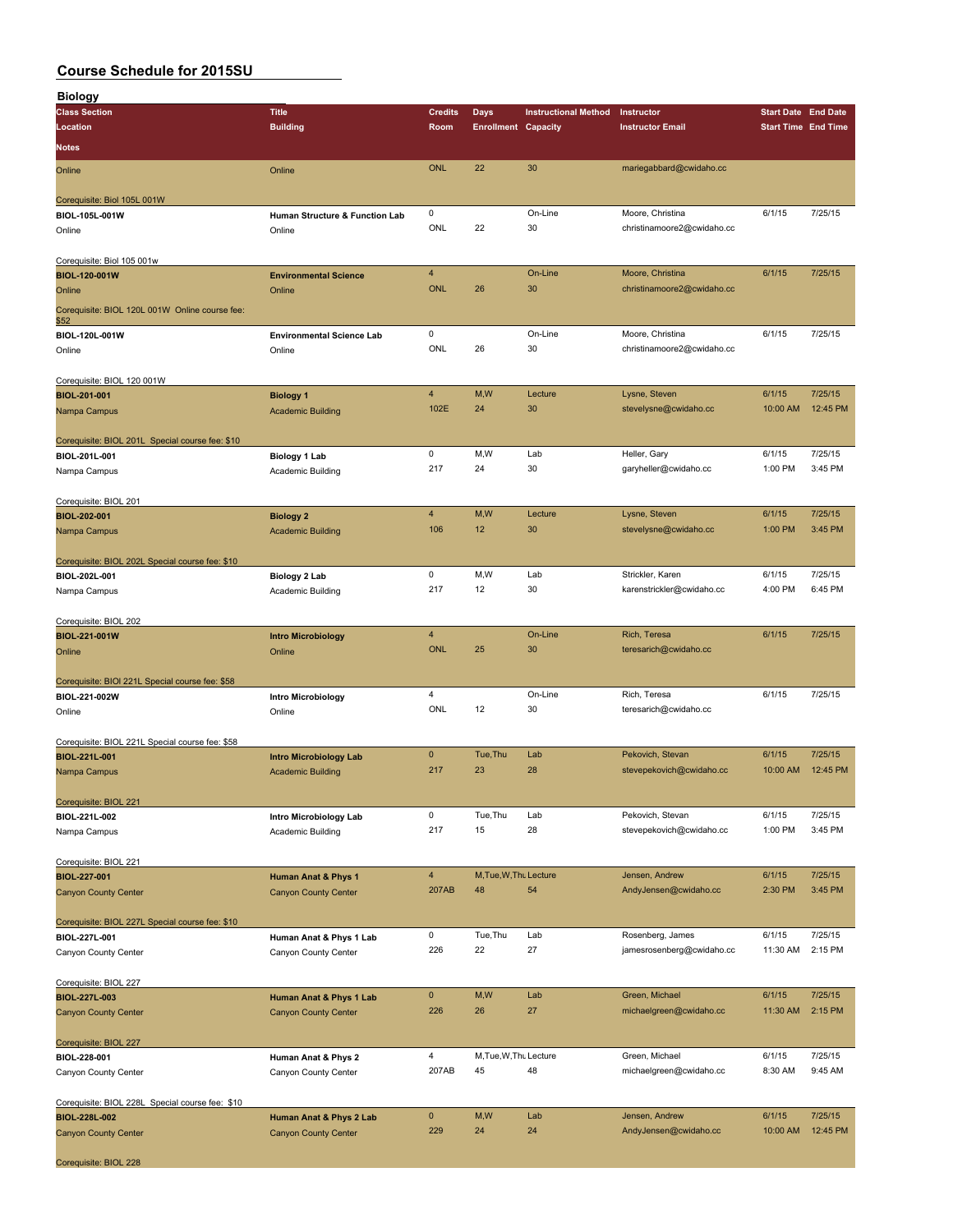| <b>Biology</b>             |                           |                |                            |                             |                           |                            |          |
|----------------------------|---------------------------|----------------|----------------------------|-----------------------------|---------------------------|----------------------------|----------|
| <b>Class Section</b>       | <b>Title</b>              | <b>Credits</b> | <b>Days</b>                | <b>Instructional Method</b> | <b>Instructor</b>         | <b>Start Date</b> End Date |          |
| Location                   | <b>Building</b>           | Room           | <b>Enrollment Capacity</b> |                             | <b>Instructor Email</b>   | <b>Start Time End Time</b> |          |
| <b>Notes</b>               |                           |                |                            |                             |                           |                            |          |
| BIOL-228L-003              | Human Anat & Phys 2 Lab   | 0              | Tue, Thu                   | Lab                         | Trapp, James              | 6/1/15                     | 7/25/15  |
| Canyon County Center       | Canyon County Center      | 229            | 21                         | 24                          | jimtrapp@cwidaho.cc       | 10:00 AM                   | 12:45 PM |
|                            |                           |                |                            |                             |                           |                            |          |
| Corequisite: BIOL 228      |                           |                |                            |                             |                           |                            |          |
| BIOL-293-001               | <b>Biology Internship</b> | 3              |                            | Internship                  | Oppenheimer, Suzanne      | 6/1/15                     | 7/25/15  |
|                            |                           | <b>CMTY</b>    | $\overline{2}$             | $\overline{2}$              | suzanneoppenheimer@cwidah |                            |          |
| <b>Community Locations</b> | <b>Community Location</b> |                |                            |                             | O.CC                      |                            |          |
|                            |                           |                |                            |                             |                           |                            |          |
|                            |                           |                |                            |                             |                           |                            |          |

## **Business**

| <b>Class Section</b>                                              | <b>Title</b>                        | <b>Credits</b> | <b>Days</b>                | <b>Instructional Method</b> | Instructor                                  | <b>Start Date End Date</b> |          |
|-------------------------------------------------------------------|-------------------------------------|----------------|----------------------------|-----------------------------|---------------------------------------------|----------------------------|----------|
| Location                                                          | <b>Building</b>                     | <b>Room</b>    | <b>Enrollment Capacity</b> |                             | <b>Instructor Email</b>                     | <b>Start Time End Time</b> |          |
| <b>Notes</b>                                                      |                                     |                |                            |                             |                                             |                            |          |
| <b>BUSA-101-001W</b>                                              | <b>Intro to Business</b>            | 3              |                            | On-Line                     | Petersen, Stephanie                         | 6/1/15                     | 7/25/15  |
| Online                                                            | Online                              | ONL            | 25                         | 30                          | stephaniepetersen@cwidaho.c<br>$\mathbf{C}$ |                            |          |
| Online course fee: \$30                                           |                                     |                |                            |                             |                                             |                            |          |
| BUSA-201-001W                                                     | <b>Business Communication</b>       | 3              |                            | On-Line                     | Smith, Kristy                               | 6/1/15                     | 7/25/15  |
| Online                                                            | Online                              | ONL            | 21                         | 25                          | brookesmith@cwidaho.cc                      |                            |          |
|                                                                   |                                     |                |                            |                             |                                             |                            |          |
| Online course fee: \$30                                           |                                     |                |                            |                             |                                             |                            |          |
| <b>BUSA-215-001W</b>                                              | <b>Intro to Information Science</b> | 3              |                            | On-Line                     | Barham, Stephanie                           | 6/1/15                     | 7/25/15  |
| Online                                                            | Online                              | ONL            | 29                         | 30                          | stephaniebarham@cwidaho.cc                  |                            |          |
| Online course fee \$66                                            |                                     |                |                            |                             |                                             |                            |          |
| <b>BUSA-215-002H</b>                                              | Intro to Information Science        | 3              | Tue                        | Hybrid                      | Zarr, Mark                                  | 6/1/15                     | 7/25/15  |
| Nampa Campus                                                      | Academic Building                   | 201            | 21                         | 30                          | markzarr@cwidaho.cc                         | 10:00 AM                   | 12:45 PM |
| Hybrid Course-Has an online Component Special<br>Course Fee: \$36 |                                     |                |                            |                             |                                             |                            |          |
| <b>BUSA-265-001W</b>                                              | <b>Legal Environment</b>            | 3              |                            | On-Line                     | Harvey, John                                | 6/1/15                     | 7/25/15  |
| Online                                                            | Online                              | ONL            | 26                         | 30                          | johnharvey@cwidaho.cc                       |                            |          |
|                                                                   |                                     |                |                            |                             |                                             |                            |          |
| Online course fee: \$30                                           |                                     |                |                            |                             |                                             |                            |          |

## **Chemistry**

| <b>Class Section</b><br>Location                | Title<br><b>Building</b>              | <b>Credits</b><br><b>Room</b> | Days<br><b>Enrollment Capacity</b> | <b>Instructional Method</b> | <b>Instructor</b><br><b>Instructor Email</b> | <b>Start Date End Date</b><br><b>Start Time End Time</b> |           |
|-------------------------------------------------|---------------------------------------|-------------------------------|------------------------------------|-----------------------------|----------------------------------------------|----------------------------------------------------------|-----------|
| <b>Notes</b>                                    |                                       |                               |                                    |                             |                                              |                                                          |           |
| CHEM-100-001                                    | <b>Chemistry in Everyday Life</b>     | $\overline{4}$                | M, Tue, W, Thu Lecture             |                             | Hess, Bryan                                  | 6/1/15                                                   | 7/25/15   |
| Nampa Campus                                    | <b>Academic Building</b>              | 106                           | 32                                 | 48                          | bryanhess@cwidaho.cc                         | 10:00 AM                                                 | 11:15 AM  |
| Special Course Fee: \$15 Corequisite CHEM 100L  |                                       |                               |                                    |                             |                                              |                                                          |           |
| CHEM-100L-001                                   | Chemistry in Everyday Life Lab        | $\mathbf 0$                   | M,W                                | Lab                         | Fisher, Michael                              | 6/1/15                                                   | 7/25/15   |
| Nampa Campus                                    | Academic Building                     | 319                           | 20                                 | 24                          | mikefisher@cwidaho.cc                        | 11:30 AM                                                 | 1:15 PM   |
| Corequisite CHEM 100                            |                                       |                               |                                    |                             |                                              |                                                          |           |
| CHEM-100L-002                                   | <b>Chemistry in Everyday Life Lab</b> | $\mathbf{0}$                  | Tue, Thu                           | Lab                         | Fisher, Michael                              | 6/1/15                                                   | 7/25/15   |
| Nampa Campus                                    | <b>Academic Building</b>              | 319                           | 12                                 | 24                          | mikefisher@cwidaho.cc                        | 11:30 AM                                                 | $1:15$ PM |
| Corequisite CHEM 100                            |                                       |                               |                                    |                             |                                              |                                                          |           |
| CHEM-101-001                                    | <b>Intro to Chemistry</b>             | $\overline{4}$                | M,W                                | Lecture                     | Shaskus, John                                | 6/1/15                                                   | 7/25/15   |
| Nampa Campus                                    | Academic Building                     | 102E                          | 55                                 | 72                          | johnshaskus@cwidaho.cc                       | 4:00 PM                                                  | 6:45 PM   |
| Corequisite: CHEM 101L Special course fee: \$25 |                                       |                               |                                    |                             |                                              |                                                          |           |
| CHEM-101L-001                                   | <b>Intro to Chemistry Lab</b>         | $\overline{0}$                | M,W                                | Lab                         | Shaskus, John                                | 6/1/15                                                   | 7/25/15   |
| Nampa Campus                                    | <b>Academic Building</b>              | 216                           | 21                                 | 24                          | johnshaskus@cwidaho.cc                       | 1:00 PM                                                  | 3:45 PM   |
| Corequisite: CHEM 101                           |                                       |                               |                                    |                             |                                              |                                                          |           |
| CHEM-101L-002                                   | Intro to Chemistry Lab                | 0                             | Tue, Thu                           | Lab                         | Chevreau, Andre                              | 6/1/15                                                   | 7/25/15   |
| Nampa Campus                                    | Academic Building                     | 216                           | 14                                 | 24                          | andrechevreau@cwidaho.cc                     | 4:00 PM                                                  | 6:45 PM   |
| Corequisite: CHEM 101                           |                                       |                               |                                    |                             |                                              |                                                          |           |
| CHEM-101L-003                                   | <b>Intro to Chemistry Lab</b>         | $\mathbf{0}$                  | M,W                                | Lab                         | Chevreau, Andre                              | 6/1/15                                                   | 7/25/15   |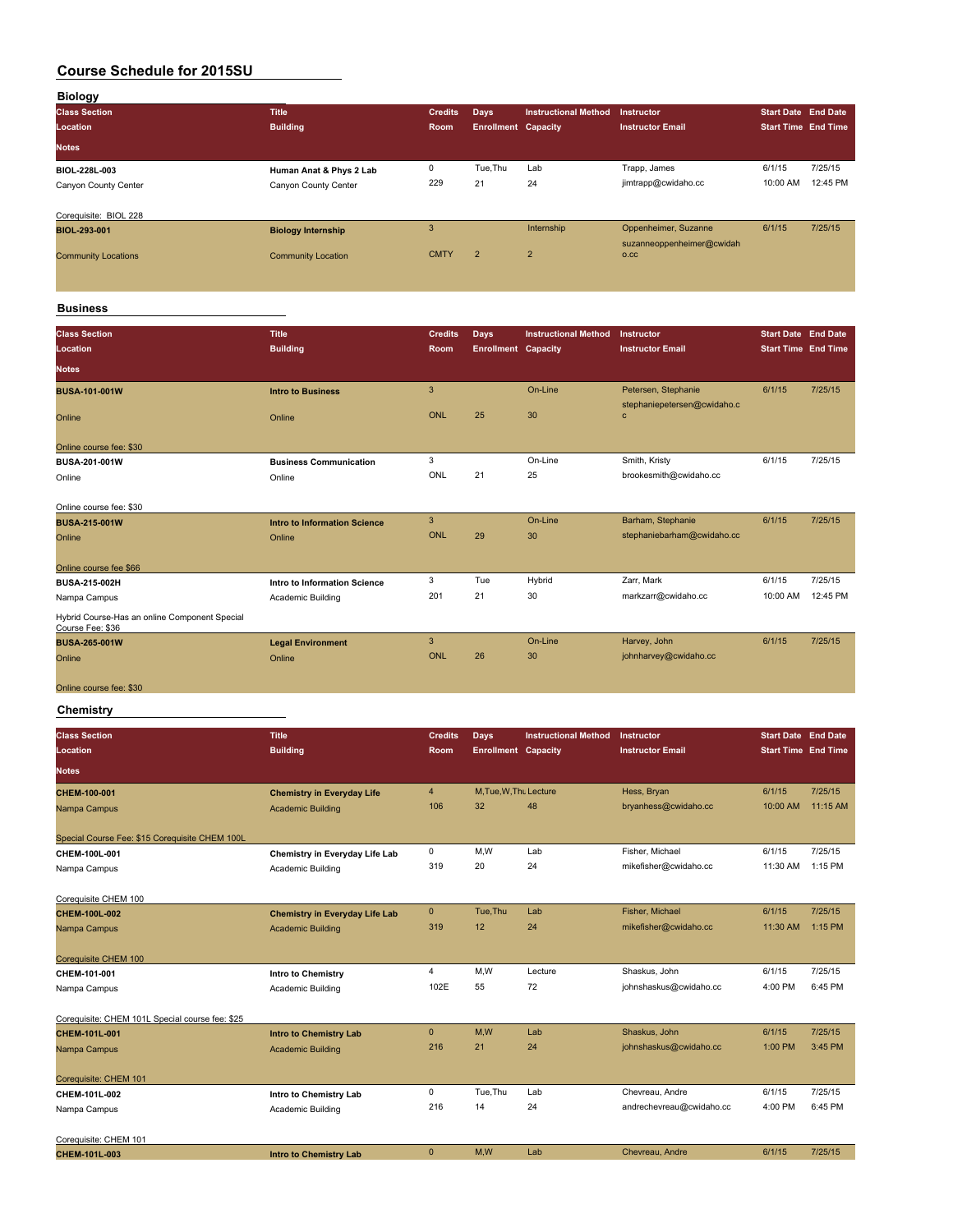| Chemistry             |                          |                |                            |                             |                          |                            |         |
|-----------------------|--------------------------|----------------|----------------------------|-----------------------------|--------------------------|----------------------------|---------|
| <b>Class Section</b>  | <b>Title</b>             | <b>Credits</b> | Days                       | <b>Instructional Method</b> | <b>Instructor</b>        | <b>Start Date End Date</b> |         |
| Location              | <b>Building</b>          | Room           | <b>Enrollment Capacity</b> |                             | <b>Instructor Email</b>  | <b>Start Time End Time</b> |         |
| <b>Notes</b>          |                          |                |                            |                             |                          |                            |         |
| Nampa Campus          | <b>Academic Building</b> | 216            | 20                         | 24                          | andrechevreau@cwidaho.cc | 7:00 PM                    | 9:45 PM |
| Corequisite: CHEM 101 |                          |                |                            |                             |                          |                            |         |

**Communication**

| <b>Class Section</b>     | <b>Title</b>                      | <b>Credits</b> | <b>Days</b>                | <b>Instructional Method</b> | Instructor                 | <b>Start Date End Date</b> |          |
|--------------------------|-----------------------------------|----------------|----------------------------|-----------------------------|----------------------------|----------------------------|----------|
| Location                 | <b>Building</b>                   | Room           | <b>Enrollment Capacity</b> |                             | <b>Instructor Email</b>    | <b>Start Time End Time</b> |          |
| <b>Notes</b>             |                                   |                |                            |                             |                            |                            |          |
| COMM-101-001W            | <b>Fund of Oral Communication</b> | 3              |                            | On-Line                     | Rowing, Johnny             | 6/1/15                     | 7/25/15  |
| Online                   | Online                            | <b>ONL</b>     | 31                         | 33                          | johnnyrowing@cwidaho.cc    |                            |          |
| Online Course Fee \$30   |                                   |                |                            |                             |                            |                            |          |
| COMM-101-002             | <b>Fund of Oral Communication</b> | 3              | Tue, Thu                   | Lecture                     | Gatfield, James            | 6/1/15                     | 7/25/15  |
| Nampa Campus             | Academic Building                 | 322            | 25                         | 30                          | jimgatfield@cwidaho.cc     | 10:00 AM                   | 12:45 PM |
| COMM-101-003W            | <b>Fund of Oral Communication</b> | 3              |                            | On-Line                     | Rowing, Johnny             | 6/1/15                     | 7/25/15  |
| Online                   | Online                            | <b>ONL</b>     | 32                         | 33                          | johnnyrowing@cwidaho.cc    |                            |          |
| Online course fee \$30   |                                   |                |                            |                             |                            |                            |          |
| COMM-101-004             | <b>Fund of Oral Communication</b> | 3              | Tue, Thu                   | Lecture                     | Gatfield, James            | 6/1/15                     | 7/25/15  |
| Nampa Campus             | Academic Building                 | 322            | 26                         | 30                          | jimgatfield@cwidaho.cc     | 1:00 PM                    | 3:45 PM  |
| COMM-101-005W            | <b>Fund of Oral Communication</b> | 3              |                            | On-Line                     | Rowing, Johnny             | 6/1/15                     | 7/25/15  |
| Online                   | Online                            | <b>ONL</b>     | 31                         | 33                          | johnnyrowing@cwidaho.cc    |                            |          |
| Online course fee \$30   |                                   |                |                            |                             |                            |                            |          |
| COMM-101-006W            | <b>Fund of Oral Communication</b> | 3              |                            | On-Line                     | Gatfield, James            | 6/1/15                     | 7/25/15  |
| Online                   | Online                            | ONL            | 27                         | 33                          | jimgatfield@cwidaho.cc     |                            |          |
| Online course fee \$30   |                                   |                |                            |                             |                            |                            |          |
| COMM-101-007             | <b>Fund of Oral Communication</b> | $\mathbf{3}$   | M,W                        | Lecture                     | Lundy, Jonathon            | 6/1/15                     | 7/25/15  |
| <b>Ada County Campus</b> | <b>Pintail Center</b>             | 1208           | 25                         | 30                          | jonathonlundy@cwidaho.cc   | 10:00 AM                   | 12:45 PM |
| COMM-101-008             | <b>Fund of Oral Communication</b> | 3              | M,W                        | Lecture                     | Vanderboegh, Matthew       | 6/1/15                     | 7/25/15  |
| Nampa Campus             | Academic Building                 | 322            | 31                         | 30                          | mattvanderboegh@cwidaho.cc | 7:00 PM                    | 9:45 PM  |
|                          |                                   |                |                            |                             |                            |                            |          |
| COMM-101-009             | <b>Fund of Oral Communication</b> | 3              | M,W                        | Lecture                     | Vanderboegh, Matthew       | 6/1/15                     | 7/25/15  |
| Nampa Campus             | <b>Academic Building</b>          | 322            | 17                         | 30                          | mattvanderboegh@cwidaho.cc | 4:00 PM                    | 6:45 PM  |
|                          |                                   |                |                            |                             |                            |                            |          |
| COMM-280-002W            | <b>Communication Portfolio</b>    | $\mathbf{1}$   |                            | On-Line                     | Bennett, Michelle          | 6/1/15                     | 7/25/15  |
| Online                   | Online                            | ONL            | $\mathbf{1}$               | $\mathbf{1}$                | michellebennett@cwidaho.cc |                            |          |

## **Computer Info Sys Applications**

| <b>Class Section</b><br>Location | <b>Title</b><br><b>Building</b>    | <b>Credits</b><br>Room | <b>Days</b><br><b>Enrollment Capacity</b> | <b>Instructional Method</b> | <b>Instructor</b><br><b>Instructor Email</b> | <b>Start Date End Date</b><br><b>Start Time End Time</b> |         |
|----------------------------------|------------------------------------|------------------------|-------------------------------------------|-----------------------------|----------------------------------------------|----------------------------------------------------------|---------|
| <b>Notes</b>                     |                                    |                        |                                           |                             |                                              |                                                          |         |
| CISA-101-001                     | <b>Computer Literacy Skill Dev</b> | 3                      | M,W                                       | Lecture                     | Rensink, Kevin                               | 6/1/15                                                   | 7/25/15 |
| <b>Ada County Campus</b>         | <b>Pintail Center</b>              | 1205                   | 16                                        | 20                          | KevinRensink@cwidaho.cc                      | 1:00 PM                                                  | 3:45 PM |
|                                  |                                    |                        |                                           |                             |                                              |                                                          |         |
| CISA-101-002W                    | <b>Computer Literacy Skill Dev</b> | 3                      |                                           | On-Line                     | Straub, Scott                                | 6/1/15                                                   | 7/25/15 |
| Online                           | Online                             | ONL                    | 23                                        | 30                          | scottstraub@cwidaho.cc                       |                                                          |         |
| Online course fee: \$30          |                                    |                        |                                           |                             |                                              |                                                          |         |
| CISA-101-003W                    | <b>Computer Literacy Skill Dev</b> | 3                      |                                           | On-Line                     | Straub, Scott                                | 6/1/15                                                   | 7/25/15 |
| Online                           | Online                             | ONL                    | 22                                        | 30                          | scottstraub@cwidaho.cc                       |                                                          |         |
| Online course fee: \$30          |                                    |                        |                                           |                             |                                              |                                                          |         |
|                                  |                                    |                        |                                           |                             |                                              |                                                          |         |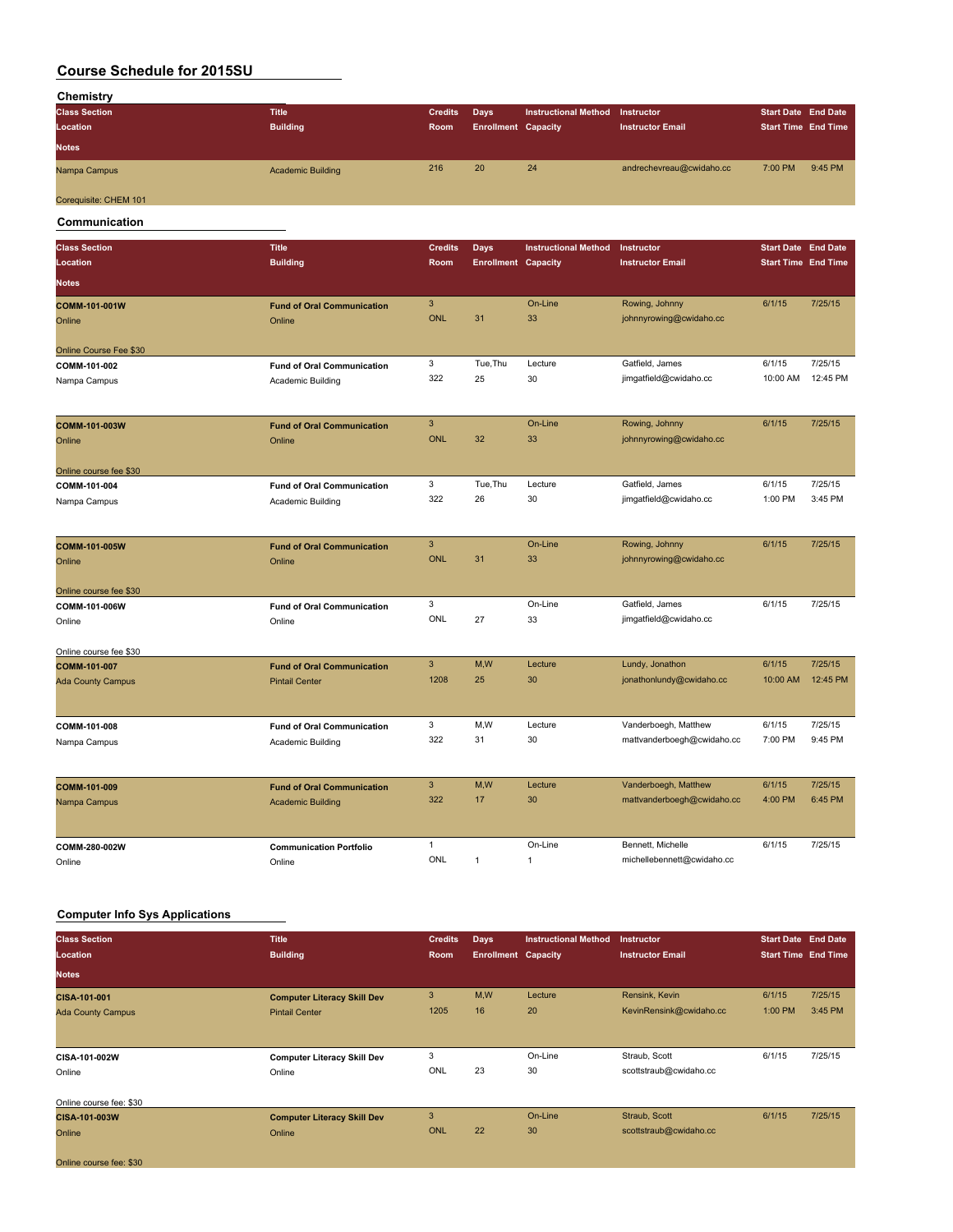## **Computer Info Sys Applications**

| .<br><b>Class Section</b><br>Location | <b>Title</b><br><b>Building</b>    | <b>Credits</b><br><b>Room</b> | <b>Davs</b><br><b>Enrollment Capacity</b> | <b>Instructional Method</b> | <b>Instructor</b><br><b>Instructor Email</b> | <b>Start Date End Date</b><br><b>Start Time End Time</b> |         |
|---------------------------------------|------------------------------------|-------------------------------|-------------------------------------------|-----------------------------|----------------------------------------------|----------------------------------------------------------|---------|
| <b>Notes</b>                          |                                    |                               |                                           |                             |                                              |                                                          |         |
| CISA-101-005                          | <b>Computer Literacy Skill Dev</b> |                               | Tue.Thu                                   | Lecture                     | Daugharthy, Marianne                         | 6/1/15                                                   | 7/25/15 |
| Nampa Campus                          | Academic Building                  | 201                           | 22                                        | 30                          | mariannedaugharthy@cwidaho.<br>CC            | 1:00 PM                                                  | 3:45 PM |

## **Criminal Justice**

| <b>Class Section</b><br>Location | <b>Title</b><br><b>Building</b> | <b>Credits</b><br>Room | Days<br><b>Enrollment Capacity</b> | <b>Instructional Method</b> | Instructor<br><b>Instructor Email</b> | <b>Start Date End Date</b><br><b>Start Time End Time</b> |         |
|----------------------------------|---------------------------------|------------------------|------------------------------------|-----------------------------|---------------------------------------|----------------------------------------------------------|---------|
| <b>Notes</b>                     |                                 |                        |                                    |                             |                                       |                                                          |         |
| <b>CRIJ-101-001W</b>             | Intro to Criminal Justice       | 3                      |                                    | On-Line                     | <b>Brechwald, Matthew</b>             | 6/1/15                                                   | 7/25/15 |
| Online                           | Online                          | <b>ONL</b>             | 34                                 | 35                          | mattbrechwald@cwidaho.cc              |                                                          |         |
|                                  |                                 |                        |                                    |                             |                                       |                                                          |         |
| Special Course Fee \$30          |                                 |                        |                                    |                             |                                       |                                                          |         |
| CRIJ-103-001W                    | Intro to Law & Justice          | 3                      |                                    | On-Line                     | Huskey, Molly                         | 6/1/15                                                   | 7/25/15 |
| Online                           | Online                          | ONL                    | 30                                 | 35                          | mollyhuskey@cwidaho.cc                |                                                          |         |
|                                  |                                 |                        |                                    |                             |                                       |                                                          |         |

| Special Course Fee \$30  |                                    |            |    |         |                            |        |         |
|--------------------------|------------------------------------|------------|----|---------|----------------------------|--------|---------|
| CRIJ-201-001W            | <b>Community-Based Corrections</b> | 3          |    | On-Line | Breach, Stephanie          | 6/1/15 | 7/25/15 |
| Online                   | Online                             | <b>ONL</b> | 14 | 30      | stephaniebreach@cwidaho.cc |        |         |
| Special Course Fee: \$30 |                                    |            |    |         |                            |        |         |
| CRIJ-293-001W            | <b>Criminal Justice Internship</b> |            |    | On-Line | Breach, Stephanie          | 6/1/15 | 7/25/15 |
| Online                   | Online                             | <b>ONL</b> |    | ь       | stephaniebreach@cwidaho.cc |        |         |
|                          |                                    |            |    |         |                            |        |         |

## Special Course Fee \$30

## **Culinary Arts**

| <b>Class Section</b><br>Location                        | <b>Title</b><br><b>Building</b> | <b>Credits</b><br>Room | <b>Days</b><br><b>Enrollment Capacity</b> | <b>Instructional Method</b> | Instructor<br><b>Instructor Email</b> | <b>Start Date End Date</b><br><b>Start Time End Time</b> |         |
|---------------------------------------------------------|---------------------------------|------------------------|-------------------------------------------|-----------------------------|---------------------------------------|----------------------------------------------------------|---------|
| <b>Notes</b>                                            |                                 |                        |                                           |                             |                                       |                                                          |         |
| CULI-293-001                                            | <b>Culinary Internship</b>      | $\overline{4}$         |                                           | Internship                  | Steely, Kelly                         | 6/1/15                                                   | 7/25/15 |
| <b>Community Locations</b>                              | <b>Community Location</b>       | <b>CMTY</b>            | 10                                        | 12                          | kellysteely@cwidaho.cc                |                                                          |         |
| Per Instructor Approval<br>Email:kellysteely@cwidaho.cc |                                 |                        |                                           |                             |                                       |                                                          |         |
| CULI-294-001                                            | <b>Culinary Externship</b>      | $\Omega$               |                                           | Internship                  | Steely, Kelly                         | 6/1/15                                                   | 7/25/15 |
| <b>Community Locations</b><br>_ _ _ _ _ _               | Community Location              | <b>CMTY</b>            |                                           | 10                          | kellysteely@cwidaho.cc                |                                                          |         |

## Per Instructor Approval Email: kellysteely@cwidaho.cc

#### **Economics**

| <b>Class Section</b><br>Location | <b>Title</b><br><b>Building</b>     | <b>Credits</b><br>Room | <b>Days</b><br><b>Enrollment Capacity</b> | <b>Instructional Method</b> | Instructor<br><b>Instructor Email</b> | <b>Start Date End Date</b><br><b>Start Time End Time</b> |         |
|----------------------------------|-------------------------------------|------------------------|-------------------------------------------|-----------------------------|---------------------------------------|----------------------------------------------------------|---------|
| <b>Notes</b>                     |                                     |                        |                                           |                             |                                       |                                                          |         |
| ECON-201-001W                    | <b>Principles of Macroeconomics</b> | 3                      |                                           | On-Line                     | Root, Skye                            | 6/1/15                                                   | 7/25/15 |
| Online                           | Online                              | ONL                    | 25                                        | 30                          | skyeroot@cwidaho.cc                   |                                                          |         |
| Online Course Fee: \$30          |                                     |                        |                                           |                             |                                       |                                                          |         |
| ECON-201-002W                    | <b>Principles of Macroeconomics</b> | 3                      |                                           | On-Line                     | Root, Skye                            | 6/1/15                                                   | 7/25/15 |
| Online                           | Online                              | ONL                    | 26                                        | 30                          | skyeroot@cwidaho.cc                   |                                                          |         |
| Online course fee: \$30          |                                     |                        |                                           |                             |                                       |                                                          |         |
| ECON-202-001W                    | <b>Principles of Microeconomics</b> | 3                      |                                           | On-Line                     | Ronk, Megan                           | 6/1/15                                                   | 7/25/15 |
| Online                           | Online                              | ONL                    | 27                                        | 30                          | meganronk@cwidaho.cc                  |                                                          |         |

## Online Course fee \$30

## **Education**

| <b>Class Section</b><br>Location<br><b>Notes</b> | <b>Title</b><br><b>Building</b> | <b>Credits</b><br><b>Room</b> | Days<br><b>Enrollment Capacity</b> | <b>Instructional Method</b> | Instructor<br><b>Instructor Email</b> | <b>Start Date End Date</b><br><b>Start Time End Time</b> |         |
|--------------------------------------------------|---------------------------------|-------------------------------|------------------------------------|-----------------------------|---------------------------------------|----------------------------------------------------------|---------|
| EDUC-215-001W                                    | <b>Educational Technology</b>   |                               |                                    | On-Line                     | Billing, Carol                        | 6/1/15                                                   | 7/25/15 |
| Online                                           | Online                          | <b>ONL</b>                    | 26                                 | 30                          | carolbilling@cwidaho.cc               |                                                          |         |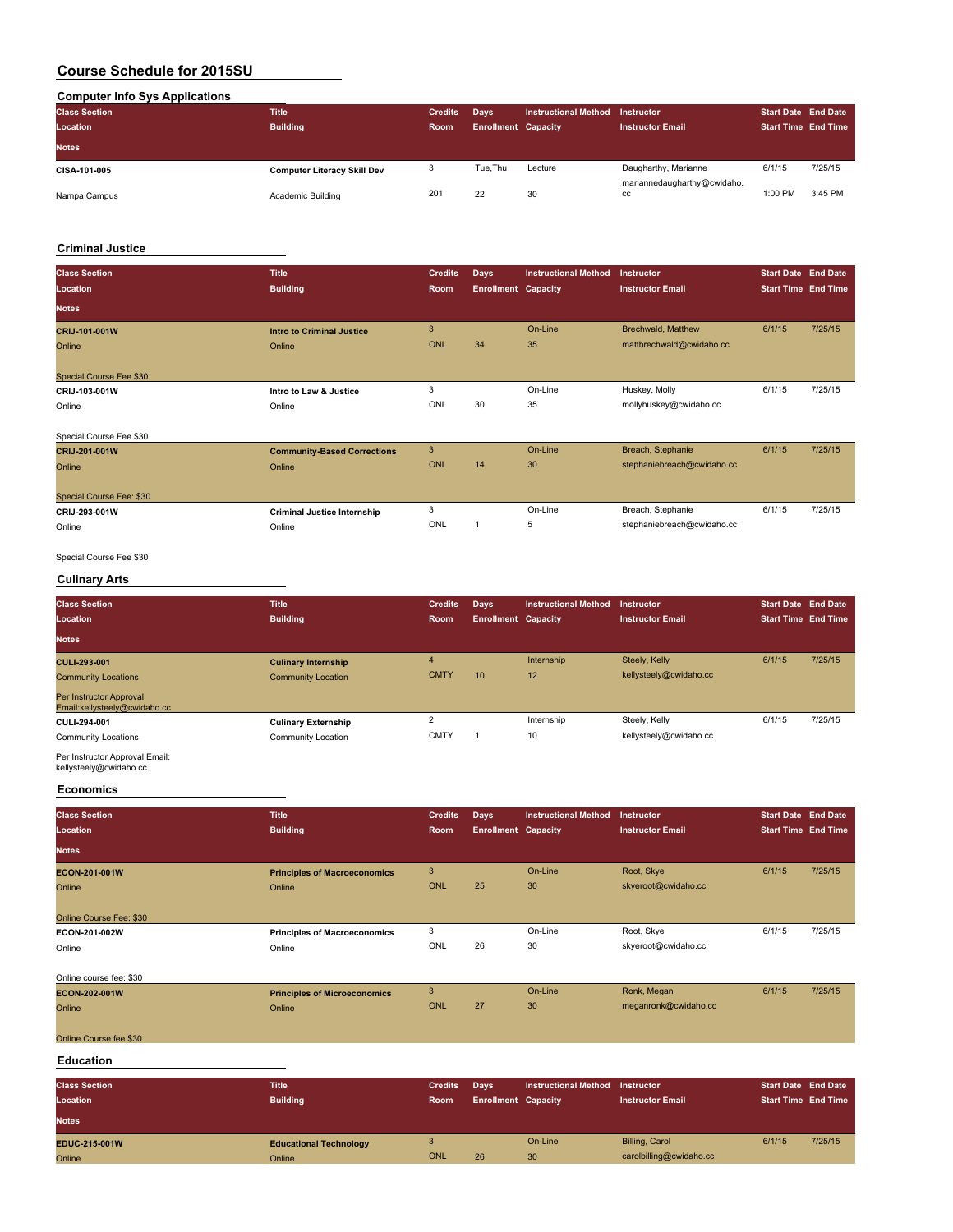#### **Education**

| <b>Class Section</b><br>Location<br><b>Notes</b> | <b>Title</b><br><b>Building</b> | <b>Credits</b><br>Room | Days<br><b>Enrollment Capacity</b> | <b>Instructional Method</b> | Instructor<br><b>Instructor Email</b> | <b>Start Date End Date</b><br><b>Start Time End Time</b> |         |
|--------------------------------------------------|---------------------------------|------------------------|------------------------------------|-----------------------------|---------------------------------------|----------------------------------------------------------|---------|
| Online course fee: \$30                          |                                 |                        |                                    |                             |                                       |                                                          |         |
| EDUC-290-001W                                    | <b>Education Exit Seminar</b>   |                        |                                    | On-Line                     | Jensen, Katherine                     | 6/1/15                                                   | 7/25/15 |
| Online                                           | Online                          | ONL                    | 3                                  | 3                           | kaejensen@cwidaho.cc                  |                                                          |         |

Instructor Permission to add. Online Course fee: \$10

## **Engineering**

| <b>Class Section</b><br>Location<br><b>Notes</b> | <b>Title</b><br><b>Building</b> | <b>Credits</b><br><b>Room</b> | Days<br><b>Enrollment Capacity</b> | Instructional Method | Instructor<br><b>Instructor Email</b> | <b>Start Date End Date</b><br><b>Start Time End Time</b> |         |
|--------------------------------------------------|---------------------------------|-------------------------------|------------------------------------|----------------------|---------------------------------------|----------------------------------------------------------|---------|
| ENGI-220-001                                     | <b>Mechanics Dynamics</b>       | 3                             | M.Tue.W.Thu Lecture                | 24                   | Pack, Willard                         | 6/1/15                                                   | 7/25/15 |
| Nampa Campus                                     | <b>Academic Building</b>        | 325                           | 15                                 |                      | WillardPack@cwidaho.cc                | 12:00 PM                                                 | 1:15 PM |

## **English**

| <b>Class Section</b><br>Location<br><b>Notes</b> | <b>Title</b><br><b>Building</b> | <b>Credits</b><br><b>Room</b> | Days<br><b>Enrollment Capacity</b> | <b>Instructional Method</b> | Instructor<br><b>Instructor Email</b> | <b>Start Date End Date</b><br><b>Start Time End Time</b> |         |
|--------------------------------------------------|---------------------------------|-------------------------------|------------------------------------|-----------------------------|---------------------------------------|----------------------------------------------------------|---------|
| ENGL-100-001                                     | <b>English Composition Plus</b> | $\overline{2}$                | M,W                                | Lecture                     | Berg, Paul                            | 6/1/15                                                   | 7/25/15 |
| Nampa Campus                                     | <b>Academic Building</b>        | 303                           | 11                                 | 11                          | paulberg@cwidaho.cc                   | 1:00 PM                                                  | 2:50 PM |
| ENGL-100-002                                     | <b>English Composition Plus</b> | ົ                             | Tue, Thu                           | Lecture                     | Gladd, Joel                           | 6/1/15                                                   | 7/25/15 |
| Nampa Campus                                     | Academic Building               | 201                           | 8                                  | 11                          | joelgladd@cwidaho.cc                  | 5:00 PM                                                  | 6:50 PM |

| <b>ENGL-100-008</b><br><b>Ada County Campus</b> | <b>English Composition Plus</b><br><b>Pintail Center</b> | 1230 | Tue.Thu<br>9 | Lecture<br>10 <sup>°</sup> | Ottey, John<br>johnottey@cwidaho.cc | 6/1/15<br>1:00 PM | 7/25/15<br>2:50 PM |
|-------------------------------------------------|----------------------------------------------------------|------|--------------|----------------------------|-------------------------------------|-------------------|--------------------|
| <b>ENGL-100-009</b>                             | <b>English Composition Plus</b>                          |      | Tue.Thu      | Lecture                    | Witt, Ryan                          | 6/1/15            | 7/25/15            |
| Nampa Campus                                    | Academic Building                                        | 303  | 13           | 12                         | ryanwitt@cwidaho.cc                 | 1:00 PM           | 2:50 PM            |

| <b>ENGL-101-001</b><br>Nampa Campus | <b>English Composition 1</b><br><b>Academic Building</b> | ◡<br>301 | M,W<br>12 | Lecture<br>15 | Berg, Paul<br>paulberg@cwidaho.cc | 6/1/15<br>10:00 AM | 7/25/15<br>12:45 PM |
|-------------------------------------|----------------------------------------------------------|----------|-----------|---------------|-----------------------------------|--------------------|---------------------|
| ENGL-101-002                        | <b>English Composition 1</b>                             |          | Tue.Thu   | Lecture       | Gladd, Joel                       | 6/1/15             | 7/25/15             |
| Nampa Campus                        | Academic Building                                        | 303      | 13        | 15            | joelgladd@cwidaho.cc              | 7:00 PM            | 9:45 PM             |

| <b>ENGL-101-004W</b><br>Online<br>Online course fee \$30 | <b>English Composition 1</b><br>Online | ONL        | 20 | On-Line<br>26 | Della Badia, Carl<br>carldellabadia@cwidaho.cc | 6/1/15 | 7/25/15 |
|----------------------------------------------------------|----------------------------------------|------------|----|---------------|------------------------------------------------|--------|---------|
| ENGL-101-005W                                            | <b>English Composition 1</b>           |            |    | On-Line       | Draney, Jenica                                 | 6/1/15 | 7/25/15 |
| Online                                                   | Online                                 | <b>ONL</b> | 22 | 26            | jenicadraney@cwidaho.cc                        |        |         |

Online course fee \$30

| <b>ENGL-101-006W</b>   | <b>English Composition 1</b> |      |         | On-Line | Draney, Jenica          | 6/1/15   | 7/25/15  |
|------------------------|------------------------------|------|---------|---------|-------------------------|----------|----------|
| Online                 | Online                       | ONL  | 24      | 26      | jenicadraney@cwidaho.cc |          |          |
|                        |                              |      |         |         |                         |          |          |
| Online course fee \$30 |                              |      |         |         |                         |          |          |
| ENGL-101-008           | <b>English Composition 1</b> |      | Tue.Thu | Lecture | Ottey, John             | 6/1/15   | 7/25/15  |
| Ada County Campus      | Pintail Center               | 121' | 12      | 14      | johnottey@cwidaho.cc    | 10:00 AM | 12:45 PM |

| <b>ENGL-101-009</b> | <b>English Composition 1</b> | 301 | Tue.Thu                | Lecture | Witt, Ryan          | 6/1/15   | 7/25/15  |
|---------------------|------------------------------|-----|------------------------|---------|---------------------|----------|----------|
| Nampa Campus        | <b>Academic Building</b>     |     | 12                     | 14      | ryanwitt@cwidaho.cc | 10:00 AM | 12:45 PM |
| <b>ENGL-101-018</b> | <b>English Composition 1</b> |     | M, Tue, W, Thu Lecture |         | Strickland, Sandie  | 6/8/15   | 8/1/15   |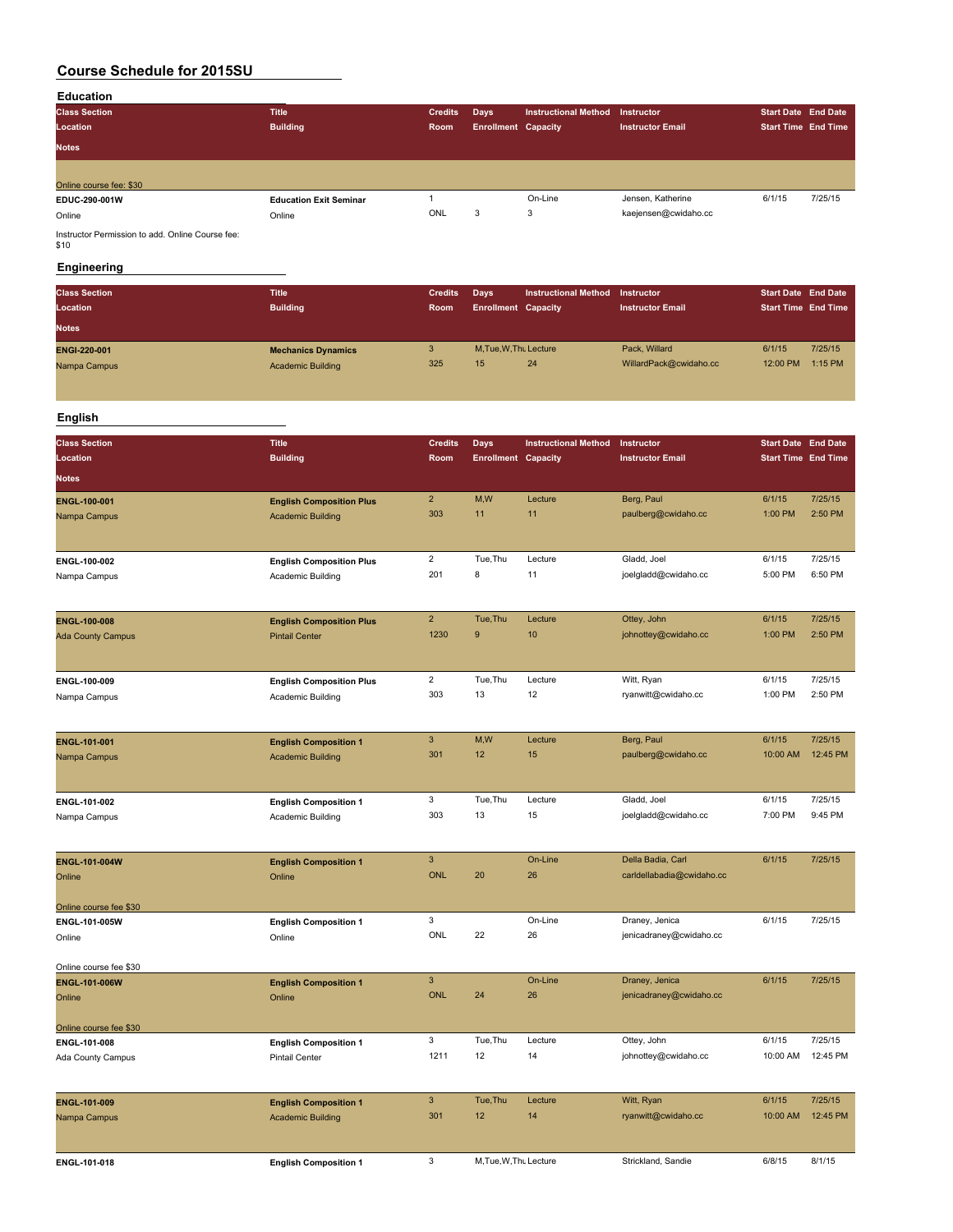| English                                     |                                |                           |                            |                             |                             |                            |          |
|---------------------------------------------|--------------------------------|---------------------------|----------------------------|-----------------------------|-----------------------------|----------------------------|----------|
| <b>Class Section</b>                        | <b>Title</b>                   | <b>Credits</b>            | <b>Days</b>                | <b>Instructional Method</b> | Instructor                  | <b>Start Date End Date</b> |          |
| Location                                    | <b>Building</b>                | Room                      | <b>Enrollment Capacity</b> |                             | <b>Instructor Email</b>     | <b>Start Time End Time</b> |          |
| Notes                                       |                                |                           |                            |                             |                             |                            |          |
|                                             |                                |                           |                            |                             |                             |                            |          |
| Nampa Campus                                | Micron Center for PTE          | 2130                      | 11                         | 15                          | sandiestrickland@cwidaho.cc | 8:00 AM                    | 9:15 AM  |
| Co-Req:Psyc 101 018 and Math 123 018        |                                |                           |                            |                             |                             |                            |          |
| Restricted: Western States Cat majors only. |                                |                           |                            |                             |                             |                            |          |
| ENGL-101P-001                               | <b>English Composition 1</b>   | $\mathbf{3}$              | M,W                        | Lecture                     | Berg, Paul                  | 6/1/15                     | 7/25/15  |
| Nampa Campus                                | <b>Academic Building</b>       | 301                       | 11                         | 11                          | paulberg@cwidaho.cc         | 10:00 AM                   | 12:45 PM |
|                                             |                                |                           |                            |                             |                             |                            |          |
|                                             |                                |                           |                            |                             |                             |                            |          |
| ENGL-101P-002                               | <b>English Composition 1</b>   | 3                         | Tue, Thu                   | Lecture                     | Gladd, Joel                 | 6/1/15                     | 7/25/15  |
| Nampa Campus                                | Academic Building              | 303                       | 8                          | 11                          | joelgladd@cwidaho.cc        | 7:00 PM                    | 9:45 PM  |
|                                             |                                |                           |                            |                             |                             |                            |          |
|                                             |                                |                           |                            |                             |                             |                            |          |
| <b>ENGL-101P-008</b>                        | <b>English Composition 1</b>   | $\mathbf{3}$              | Tue, Thu                   | Lecture                     | Ottey, John                 | 6/1/15                     | 7/25/15  |
|                                             |                                | 1211                      | 9                          | 10                          | johnottey@cwidaho.cc        | 10:00 AM                   | 12:45 PM |
| <b>Ada County Campus</b>                    | <b>Pintail Center</b>          |                           |                            |                             |                             |                            |          |
|                                             |                                |                           |                            |                             |                             |                            |          |
|                                             |                                |                           |                            |                             |                             |                            |          |
| ENGL-101P-009                               | <b>English Composition 1</b>   | 3                         | Tue, Thu                   | Lecture                     | Witt, Ryan                  | 6/1/15                     | 7/25/15  |
| Nampa Campus                                | Academic Building              | 301                       | 13                         | 12                          | ryanwitt@cwidaho.cc         | 10:00 AM                   | 12:45 PM |
|                                             |                                |                           |                            |                             |                             |                            |          |
| Corequisite: ENGL 100 009                   |                                |                           |                            |                             |                             |                            |          |
| ENGL-102-002                                | <b>English Composition 2</b>   | $\ensuremath{\mathsf{3}}$ | Tue, Thu                   | Lecture                     | Beautrow, Lynne             | 6/1/15                     | 7/25/15  |
| <b>Ada County Campus</b>                    | <b>Pintail Center</b>          | 1211                      | 22                         | 24                          | lynnebeautrow@cwidaho.cc    | 1:00 PM                    | 3:45 PM  |
|                                             |                                |                           |                            |                             |                             |                            |          |
|                                             |                                |                           |                            |                             |                             |                            |          |
| ENGL-102-004                                | <b>English Composition 2</b>   | 3                         | M,W                        | Lecture                     | Scripps, John               | 6/1/15                     | 7/25/15  |
| Nampa Campus                                | Academic Building              | 301                       | 22                         | 26                          | johnscripps@cwidaho.cc      | 4:00 PM                    | 6:45 PM  |
|                                             |                                |                           |                            |                             |                             |                            |          |
|                                             |                                |                           |                            |                             |                             |                            |          |
| <b>ENGL-102-005W</b>                        | <b>English Composition 2</b>   | $\mathbf{3}$              |                            | On-Line                     | Newberry, Christina         | 6/1/15                     | 7/25/15  |
|                                             |                                | <b>ONL</b>                | 21                         | 26                          | meagannewberry@cwidaho.cc   |                            |          |
| Online                                      | Online                         |                           |                            |                             |                             |                            |          |
|                                             |                                |                           |                            |                             |                             |                            |          |
| Special course fee \$30                     |                                | 3                         |                            | On-Line                     | Jewkes, Leslie              | 6/1/15                     | 7/25/15  |
| ENGL-102-006W                               | <b>English Composition 2</b>   | ONL                       | 24                         | 26                          | lesliejewkes@cwidaho.cc     |                            |          |
| Online                                      | Online                         |                           |                            |                             |                             |                            |          |
|                                             |                                |                           |                            |                             |                             |                            |          |
| Online course fee \$30                      |                                |                           |                            |                             |                             |                            |          |
| ENGL-102-007W                               | <b>English Composition 2</b>   | $\mathbf{3}$              |                            | On-Line                     | Wolford, Abigail            | 6/1/15                     | 7/25/15  |
|                                             |                                |                           | 26                         |                             | abbywolford@cwidaho.cc      |                            |          |
| Online                                      | Online                         | <b>ONL</b>                |                            | 26                          |                             |                            |          |
|                                             |                                |                           |                            |                             |                             |                            |          |
| Online course fee \$30                      |                                |                           |                            |                             |                             |                            |          |
| ENGL-102-008W                               | <b>English Composition 2</b>   | 3                         |                            | On-Line                     | Roehr, Elizabeth            | 6/1/15                     | 7/25/15  |
| Online                                      | Online                         | ONL                       | 25                         | 26                          | tinaroehr@cwidaho.cc        |                            |          |
|                                             |                                |                           |                            |                             |                             |                            |          |
| Online course fee \$30                      |                                |                           |                            |                             |                             |                            |          |
| ENGL-102-009W                               |                                | $\mathbf{3}$              |                            | On-Line                     | Hughes, Stewart             | 6/1/15                     | 7/25/15  |
|                                             | <b>English Composition 2</b>   | <b>ONL</b>                | 24                         | 26                          | collinhughes@cwidaho.cc     |                            |          |
| Online                                      | Online                         |                           |                            |                             |                             |                            |          |
|                                             |                                |                           |                            |                             |                             |                            |          |
| Online course fee \$30                      |                                |                           |                            | Lecture                     |                             |                            |          |
| ENGL-102-011                                | <b>English Composition 2</b>   | 3                         | Tue, Thu                   |                             | Moorman, Matthew            | 6/1/15                     | 7/25/15  |
| Nampa Campus                                | Academic Building              | 105                       | 23                         | 26                          | matthewmoorman@cwidaho.cc   | 10:00 AM                   | 12:45 PM |
|                                             |                                |                           |                            |                             |                             |                            |          |
|                                             |                                |                           |                            |                             |                             |                            |          |
| ENGL-102-012W                               | <b>English Composition 2</b>   | $\mathbf{3}$              |                            | Lecture                     | Pettitt, William            | 6/1/15                     | 7/25/15  |
| Online                                      | Online                         | <b>ONL</b>                | 23                         | 26                          | billpettitt@cwidaho.cc      |                            |          |
|                                             |                                |                           |                            |                             |                             |                            |          |
| Special Course Fee: \$30                    |                                |                           |                            |                             |                             |                            |          |
| ENGL-102-013W                               | <b>English Composition 2</b>   | 3                         |                            | On-Line                     | Samuelson, Richard          | 6/1/15                     | 7/25/15  |
|                                             |                                |                           |                            |                             | RichardSamuelson@cwidaho.c  |                            |          |
| Online                                      | Online                         | ONL                       | 23                         | 26                          | с                           |                            |          |
|                                             |                                |                           |                            |                             |                             |                            |          |
| Online course fee: \$30                     |                                |                           |                            |                             |                             |                            |          |
| ENGL-202-001W                               | <b>Technical Communication</b> | $\mathbf{3}$              |                            | On-Line                     | Von Der Ehe, Karl           | 6/1/15                     | 7/25/15  |
| Online                                      | Online                         | <b>ONL</b>                | 17                         | 27                          | karlvonderehe@cwidaho.cc    |                            |          |
|                                             |                                |                           |                            |                             |                             |                            |          |
| Online course fee \$30                      |                                |                           |                            |                             |                             |                            |          |
| ENGL-267-001W                               | Survey of English Literature 1 | 3                         |                            | On-Line                     | Wolford, Abigail            | 6/1/15                     | 7/25/15  |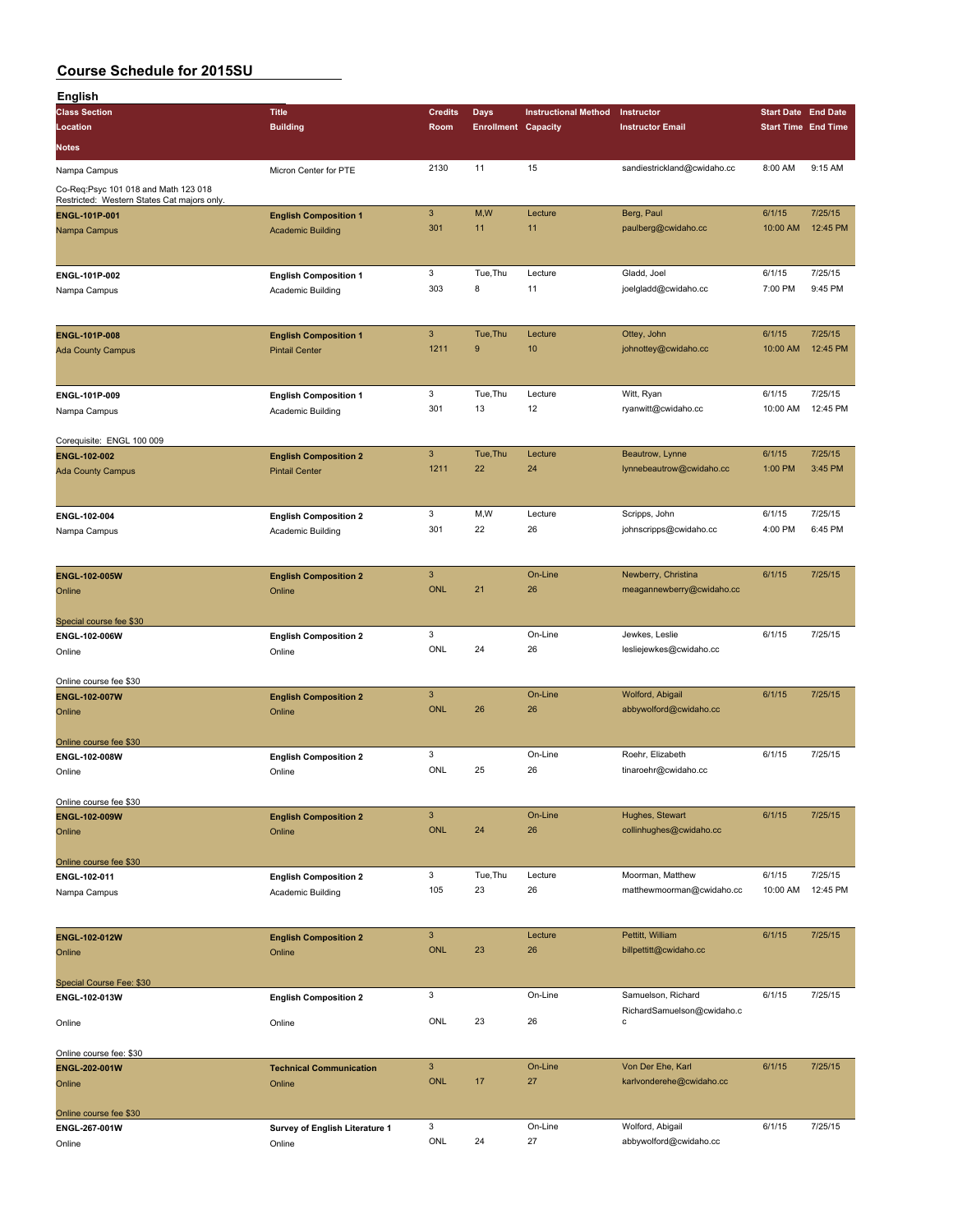| English              |                 |                     |                            |                                 |                         |                            |  |
|----------------------|-----------------|---------------------|----------------------------|---------------------------------|-------------------------|----------------------------|--|
| <b>Class Section</b> | <b>Title</b>    | <b>Credits</b> Days |                            | Instructional Method Instructor |                         | <b>Start Date End Date</b> |  |
| Location             | <b>Building</b> | Room                | <b>Enrollment Capacity</b> |                                 | <b>Instructor Email</b> | <b>Start Time End Time</b> |  |
| <b>Notes</b>         |                 |                     |                            |                                 |                         |                            |  |
|                      |                 |                     |                            |                                 |                         |                            |  |

| Special Course Fee: \$30 |                                 |     |    |         |                         |        |         |
|--------------------------|---------------------------------|-----|----|---------|-------------------------|--------|---------|
| <b>ENGL-292-001W</b>     | <b>Creative Writing Fiction</b> |     |    | On-Line | Nicholas, David         | 6/1/15 | 7/25/15 |
| Online                   | Online                          | ONL | 21 | 24      | davenicholas@cwidaho.cc |        |         |
| Special Course Fee: \$30 |                                 |     |    |         |                         |        |         |

**Finance**

| <b>Class Section</b><br>Location<br><b>Notes</b> | <b>Title</b><br><b>Building</b>   | <b>Credits</b><br>Room | Days<br><b>Enrollment Capacity</b> | <b>Instructional Method</b> | Instructor<br><b>Instructor Email</b>     | <b>Start Date End Date</b><br><b>Start Time End Time</b> |         |
|--------------------------------------------------|-----------------------------------|------------------------|------------------------------------|-----------------------------|-------------------------------------------|----------------------------------------------------------|---------|
| <b>FINA-102-001W</b><br>Online                   | <b>Personal Finance</b><br>Online | 3<br><b>ONL</b>        | 25                                 | On-Line<br>30               | Batali, Jorene<br>jorenebatali@cwidaho.cc | 6/1/15                                                   | 7/25/15 |
| Online course fee: \$30                          |                                   |                        |                                    |                             |                                           |                                                          |         |

#### **Fire Service Tech**

| <b>Class Section</b><br>Location<br><b>Notes</b> | <b>Title</b><br><b>Building</b>                              | <b>Credits</b><br>Room | Days<br><b>Enrollment Capacity</b> | Instructional Method | Instructor<br><b>Instructor Email</b> | <b>Start Date End Date</b><br><b>Start Time End Time</b> |         |
|--------------------------------------------------|--------------------------------------------------------------|------------------------|------------------------------------|----------------------|---------------------------------------|----------------------------------------------------------|---------|
| FIRE-100-001<br><b>Community Locations</b>       | <b>Fire Training Technology</b><br><b>Community Location</b> | 48<br><b>CMTY</b>      |                                    | Lecture<br>4         | Neal, Andrew<br>patneal@cwidaho.cc    | 6/1/15                                                   | 7/25/15 |

## **Geography**

| <b>Class Section</b><br>Location            | <b>Title</b><br><b>Building</b> | <b>Credits</b><br>Room | <b>Days</b><br><b>Enrollment Capacity</b> | <b>Instructional Method</b> | <b>Instructor</b><br><b>Instructor Email</b> | <b>Start Date End Date</b><br><b>Start Time End Time</b> |         |
|---------------------------------------------|---------------------------------|------------------------|-------------------------------------------|-----------------------------|----------------------------------------------|----------------------------------------------------------|---------|
| <b>Notes</b>                                |                                 |                        |                                           |                             |                                              |                                                          |         |
| GEOG-100-001W                               | <b>Physical Geography</b>       | 4                      |                                           | On-Line                     | Krouse, Bryan                                | 6/1/15                                                   | 7/25/15 |
| Online                                      | Online                          | <b>ONL</b>             | 27                                        | 30                          | bryankrouse@cwidaho.cc                       |                                                          |         |
| Online course fee \$40 CoReg GEOG 100L 001W |                                 |                        |                                           |                             |                                              |                                                          |         |
| GEOG-100L-001W                              | <b>Physical Geography Lab</b>   | 0                      |                                           | On-Line                     | Krouse, Bryan                                | 6/1/15                                                   | 7/25/15 |
| Online                                      | Online                          | ONL                    | 27                                        | 30                          | bryankrouse@cwidaho.cc                       |                                                          |         |
| CoReg Geog 100 001W                         |                                 |                        |                                           |                             |                                              |                                                          |         |
| GEOG-102-001W                               | <b>Cultural Geography</b>       | 3                      |                                           | On-Line                     | Ferney, Natalya                              | 6/1/15                                                   | 7/25/15 |
| Online                                      | Online                          | ONL                    | 32                                        | 40                          | natashaferney@cwidaho.cc                     |                                                          |         |

## Online Course Fee \$40

**Geology**

| <b>Class Section</b>                            | <b>Title</b>                | <b>Credits</b> | Days                       | <b>Instructional Method</b> | Instructor                | <b>Start Date End Date</b> |                 |
|-------------------------------------------------|-----------------------------|----------------|----------------------------|-----------------------------|---------------------------|----------------------------|-----------------|
| Location                                        | <b>Building</b>             | Room           | <b>Enrollment Capacity</b> |                             | <b>Instructor Email</b>   | <b>Start Time End Time</b> |                 |
| <b>Notes</b>                                    |                             |                |                            |                             |                           |                            |                 |
| GEOL-101-001                                    | <b>Physical Geology</b>     | $\overline{4}$ | M,W                        | Lecture                     | McCutcheon, Ryan          | 6/1/15                     | 7/25/15         |
| Nampa Campus                                    | <b>Academic Building</b>    | 106            | 34                         | 55                          | ryanmccutcheon@cwidaho.cc | 4:00 PM                    | 6:45 PM         |
| Corequisite: GEOL 101L Special course fee: \$30 |                             |                |                            |                             |                           |                            |                 |
| GEOL-101L-001                                   | <b>Physical Geology Lab</b> | 0              | M,W                        | Lab                         | McCutcheon, Ryan          | 6/1/15                     | 7/25/15         |
| Nampa Campus                                    | Academic Building           | 220            | 26                         | 28                          | ryanmccutcheon@cwidaho.cc | 7:00 PM                    | 8:45 PM         |
| Corequisite: GEOL 101                           |                             |                |                            |                             |                           |                            |                 |
| GEOL-101L-002                                   | <b>Physical Geology Lab</b> | $\mathbf{0}$   | Tue, Thu                   | Lab                         | McCutcheon, Ryan          | 6/1/15                     | 7/25/15         |
| Nampa Campus                                    | <b>Academic Building</b>    | 220            | 8                          | 28                          | ryanmccutcheon@cwidaho.cc | 5:00 PM                    | 6:45 PM         |
| Corequisite: GEOL 101                           |                             |                |                            |                             |                           |                            |                 |
| <b>History</b>                                  |                             |                |                            |                             |                           |                            |                 |
| <b>Class Section</b>                            | <b>Title</b>                | <b>Credits</b> | <b>Days</b>                | <b>Instructional Method</b> | Instructor                | <b>Start Date</b>          | <b>End Date</b> |
| Location                                        | <b>Building</b>             | Room           | <b>Enrollment Capacity</b> |                             | <b>Instructor Email</b>   | <b>Start Time End Time</b> |                 |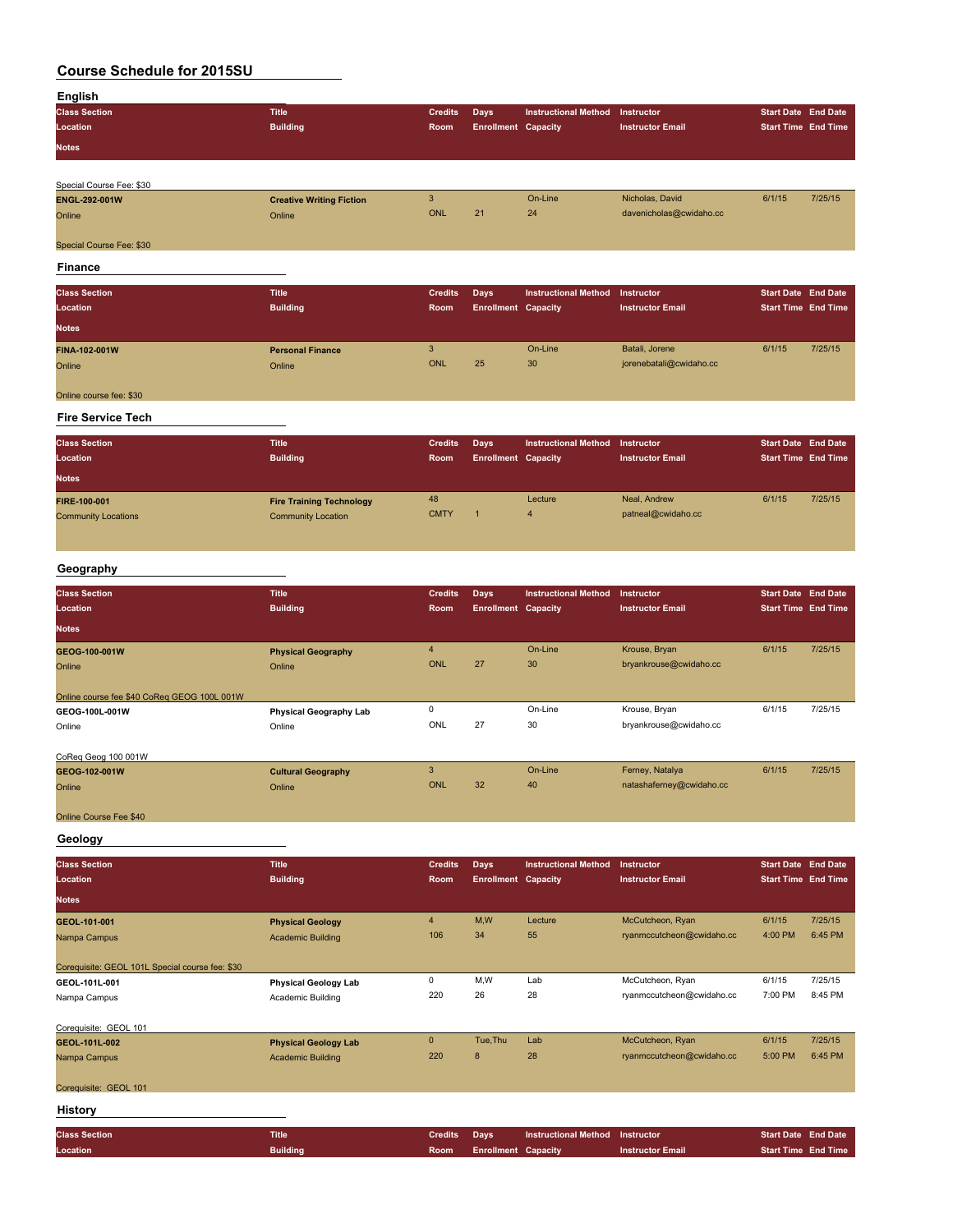| <b>History</b>         |                                |            |    |         |                             |        |         |
|------------------------|--------------------------------|------------|----|---------|-----------------------------|--------|---------|
| <b>Notes</b>           |                                |            |    |         |                             |        |         |
| <b>HIST-101-001W</b>   | <b>Western Civilization 1</b>  | 3          |    | On-Line | Miller, Rosemary            | 6/1/15 | 7/25/15 |
| Online                 | Online                         | <b>ONL</b> | 32 | 35      | rosemarymiller@cwidaho.cc   |        |         |
|                        |                                |            |    |         |                             |        |         |
| Online course fee \$30 |                                |            |    |         |                             |        |         |
| HIST-111-001W          | <b>United States History 1</b> | 3          |    | On-Line | Miszczenko, Wladimir        | 6/1/15 | 7/25/15 |
| Online                 | Online                         | ONL        | 31 | 35      | waltermiszczenko@cwidaho.cc |        |         |
| Online course fee \$30 |                                |            |    |         |                             |        |         |
| <b>HIST-112-001W</b>   | <b>United States History 2</b> | 3          |    | On-Line | Miszczenko, Wladimir        | 6/1/15 | 7/25/15 |
| Online                 | Online                         | <b>ONL</b> | 42 | 45      | waltermiszczenko@cwidaho.cc |        |         |
|                        |                                |            |    |         |                             |        |         |
| Online course fee \$30 |                                |            |    |         |                             |        |         |

#### **Horticulture Technology**

| <b>Class Section</b><br>Location<br><b>Notes</b>  | <b>Title</b><br><b>Building</b>                             | <b>Credits</b><br>Room | Days<br><b>Enrollment Capacity</b> | Instructional Method | Instructor<br><b>Instructor Email</b>           | <b>Start Date End Date</b><br><b>Start Time End Time</b> |        |
|---------------------------------------------------|-------------------------------------------------------------|------------------------|------------------------------------|----------------------|-------------------------------------------------|----------------------------------------------------------|--------|
| <b>HRTC-293-001</b><br><b>Community Locations</b> | <b>Horticulture Internship</b><br><b>Community Location</b> | <b>CMTY</b>            | 11                                 | Internship<br>15     | Blackburn, Leslie<br>leslieblackburn@cwidaho.cc | 5/11/15                                                  | 7/2/15 |

## **Humanities**

| <b>Class Section</b><br>Location            | Title<br><b>Building</b>     | <b>Credits</b><br><b>Room</b> | <b>Days</b><br><b>Enrollment Capacity</b> | <b>Instructional Method</b> | Instructor<br><b>Instructor Email</b> | <b>Start Date</b> End Date<br><b>Start Time End Time</b> |         |
|---------------------------------------------|------------------------------|-------------------------------|-------------------------------------------|-----------------------------|---------------------------------------|----------------------------------------------------------|---------|
| <b>Notes</b>                                |                              |                               |                                           |                             |                                       |                                                          |         |
| <b>HUMA-101-001</b>                         | <b>Intro to Humanities I</b> | 3                             | Tue, Thu                                  | Lecture                     | Yadlin, Michal                        | 6/1/15                                                   | 7/25/15 |
| Nampa Campus                                | <b>Academic Building</b>     | 105                           | 22                                        | 45                          | michalyadlin@cwidaho.cc               | 4:00 PM                                                  | 6:45 PM |
|                                             |                              |                               |                                           |                             |                                       |                                                          |         |
| HUMA-101-002W                               | Intro to Humanities I        | 3                             |                                           | On-Line                     | Jewkes, Leslie                        | 6/1/15                                                   | 7/25/15 |
| Online                                      | Online                       | ONL                           | 20                                        | 30                          | lesliejewkes@cwidaho.cc               |                                                          |         |
| Online course fee \$30                      |                              |                               |                                           |                             |                                       |                                                          |         |
| <b>HUMA-101-003W</b>                        | <b>Intro to Humanities I</b> | 3                             |                                           | On-Line                     | Hughes, Stewart                       | 6/1/15                                                   | 7/25/15 |
| Online                                      | Online                       | <b>ONL</b>                    | 25                                        | 30                          | collinhughes@cwidaho.cc               |                                                          |         |
| Online course fee \$30                      |                              |                               |                                           |                             |                                       |                                                          |         |
| HUMA-101-004W                               | Intro to Humanities I        | 3                             |                                           | On-Line                     | Cook, Elizabeth                       | 6/1/15                                                   | 7/25/15 |
| Online                                      | Online                       | ONL                           | 12                                        | 30                          | elizabethcook@cwidaho.cc              |                                                          |         |
| Online course fee \$30                      |                              |                               |                                           |                             |                                       |                                                          |         |
| <b>HUMA-102-001H</b>                        | <b>Intro to Humanities 2</b> | 3                             | Tue                                       | Hybrid                      | Bonde, Deborah                        | 6/1/15                                                   | 7/25/15 |
| <b>Ada County Campus</b>                    | <b>Pintail Center</b>        | 1318                          | 19                                        | 42                          | debbiebonde@cwidaho.cc                | 1:00 PM                                                  | 3:45 PM |
| Hybrid Course. There is an online component |                              |                               |                                           |                             |                                       |                                                          |         |

**Idaho Profess Driver Training**

| <b>Class Section</b>     | <b>Title</b>                            | <b>Credits</b> | Days                       | <b>Instructional Method</b> | Instructor              | <b>Start Date End Date</b> |         |
|--------------------------|-----------------------------------------|----------------|----------------------------|-----------------------------|-------------------------|----------------------------|---------|
| Location                 | <b>Building</b>                         | <b>Room</b>    | <b>Enrollment Capacity</b> |                             | <b>Instructor Email</b> | <b>Start Time End Time</b> |         |
| <b>Notes</b>             |                                         |                |                            |                             |                         |                            |         |
| <b>IPDT-102-014</b>      | <b>Basic Knowledge Dev &amp; Theory</b> | $\overline{4}$ | M.Tue.W.Tht Lecture        |                             | Younger, Tracy          | 3/9/15                     | 3/26/15 |
| Nampa Campus             | <b>Professional Truck Driving</b>       | <b>CLASS</b>   | 3                          | 12                          | TracyYounger@cwidaho.cc | 7:00 AM                    | 5:30 PM |
|                          |                                         |                |                            |                             |                         |                            |         |
| Special Course Fee: \$45 |                                         |                |                            |                             |                         |                            |         |
| IPDT-102-015             | <b>Basic Knowledge Dev &amp; Theory</b> | 4              | M.Tue, W.Thu Lecture       |                             | Younger, Tracy          | 3/30/15                    | 4/16/15 |
| Nampa Campus             | Professional Truck Driving              | <b>CLASS</b>   | 6                          | 12                          | TracyYounger@cwidaho.cc | 7:00 AM                    | 5:30 PM |
|                          |                                         |                |                            |                             |                         |                            |         |
| Special Course Fee: \$45 |                                         |                |                            |                             |                         |                            |         |
| <b>IPDT-102-016</b>      | <b>Basic Knowledge Dev &amp; Theory</b> | $\overline{4}$ | M,Tue                      | Lecture                     | Younger, Tracy          | 3/30/15                    | 7/23/15 |
| Nampa Campus             | <b>Professional Truck Driving</b>       | <b>CLASS</b>   | 3                          | 12                          | TracyYounger@cwidaho.cc | 6:00 PM                    | 9:00 PM |
|                          |                                         |                |                            |                             |                         |                            |         |
| Special Course Fee: \$45 |                                         |                |                            |                             |                         |                            |         |
| IPDT-102-016             | Basic Knowledge Dev & Theory            | 4              | SAT, SUN                   | Lecture                     | Younger, Tracy          | 3/30/15                    | 7/23/15 |
| Nampa Campus             | Professional Truck Driving              | YARD           | 3                          | 12                          | TracyYounger@cwidaho.cc | 7:00 AM                    | 5:00 PM |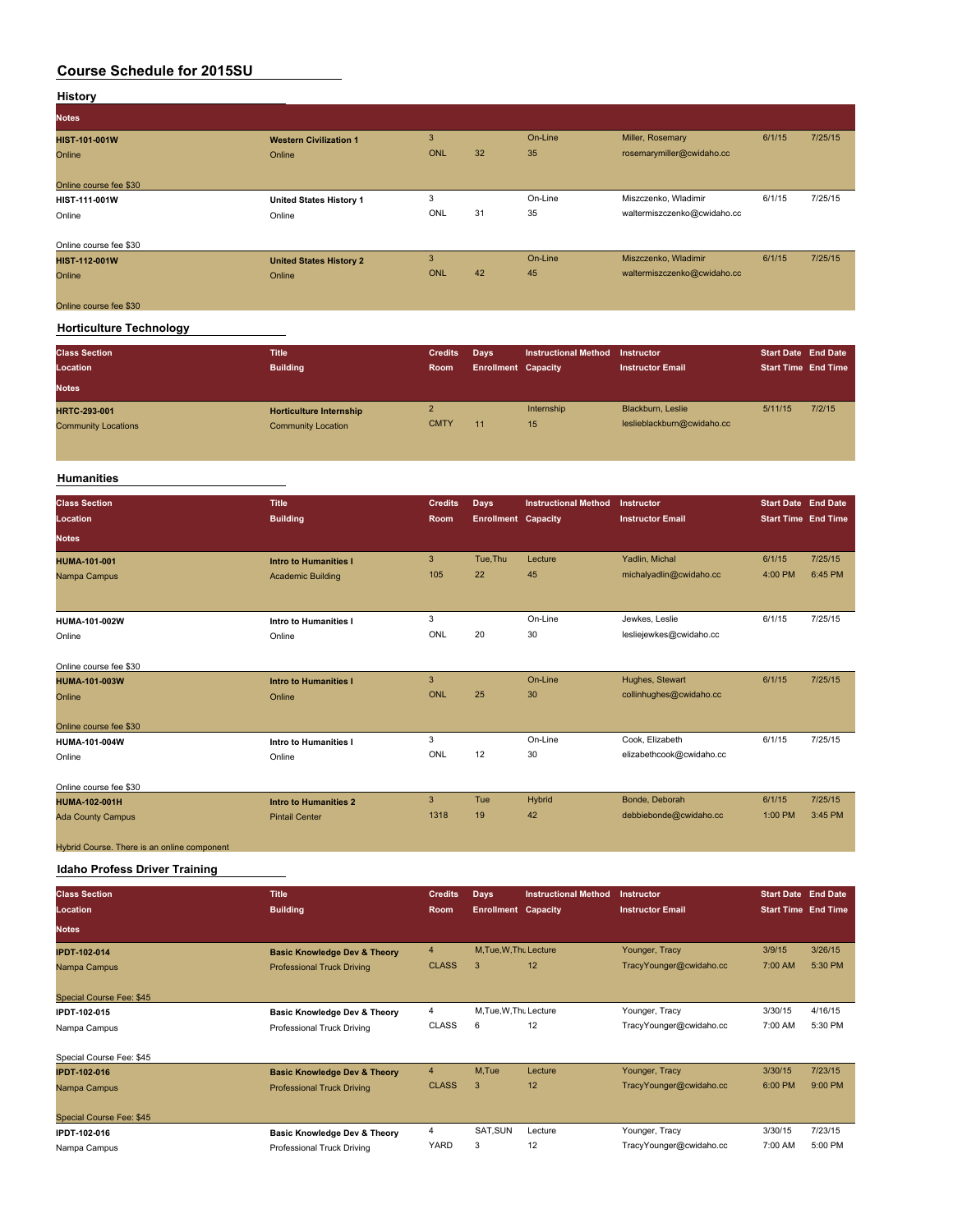| <b>Idaho Profess Driver Training</b> |                                         |                |                            |                             |                         |         |                            |
|--------------------------------------|-----------------------------------------|----------------|----------------------------|-----------------------------|-------------------------|---------|----------------------------|
| <b>Class Section</b>                 | <b>Title</b>                            | <b>Credits</b> | <b>Days</b>                | <b>Instructional Method</b> | Instructor              |         | <b>Start Date End Date</b> |
| Location                             | <b>Building</b>                         | Room           | <b>Enrollment Capacity</b> |                             | <b>Instructor Email</b> |         | <b>Start Time End Time</b> |
| <b>Notes</b>                         |                                         |                |                            |                             |                         |         |                            |
|                                      |                                         |                |                            |                             |                         |         |                            |
|                                      |                                         |                |                            |                             |                         |         |                            |
| Special Course Fee: \$45             |                                         |                |                            |                             |                         |         |                            |
| <b>IPDT-102-017</b>                  | <b>Basic Knowledge Dev &amp; Theory</b> | $\overline{4}$ | M, Tue, W, Thu Lecture     |                             | Younger, Tracy          | 4/20/15 | 5/7/15                     |
| Nampa Campus                         | <b>Professional Truck Driving</b>       | <b>CLASS</b>   | $\mathbf{0}$               | 12                          | TracyYounger@cwidaho.cc | 7:00 AM | 5:30 PM                    |
|                                      |                                         |                |                            |                             |                         |         |                            |
| Special Course Fee: \$45             |                                         |                |                            |                             |                         |         |                            |
| IPDT-102-018                         | <b>Basic Knowledge Dev &amp; Theory</b> | 4              | M, Tue, W, Thu Lecture     |                             | Younger, Tracy          | 5/11/15 | 5/28/15                    |
| Nampa Campus                         | Professional Truck Driving              | <b>CLASS</b>   | $\overline{4}$             | 12                          | TracyYounger@cwidaho.cc | 7:00 AM | 5:30 PM                    |
|                                      |                                         |                |                            |                             |                         |         |                            |
| Special Course Fee: \$45             |                                         |                |                            |                             |                         |         |                            |
| <b>IPDT-102-019</b>                  | <b>Basic Knowledge Dev &amp; Theory</b> | $\overline{4}$ | M, Tue, W, Thu Lecture     |                             | Younger, Tracy          | 6/1/15  | 6/18/15                    |
| Nampa Campus                         | <b>Professional Truck Driving</b>       | <b>CLASS</b>   | 5                          | 12                          | TracyYounger@cwidaho.cc | 7:00 AM | 5:30 PM                    |
|                                      |                                         |                |                            |                             |                         |         |                            |
| Special Course Fee: \$45             |                                         |                |                            |                             |                         |         |                            |
| IPDT-102-020                         | Basic Knowledge Dev & Theory            | $\overline{4}$ | M, Tue, W, Thu Lecture     |                             | Younger, Tracy          | 6/22/15 | 7/9/15                     |
| Nampa Campus                         | Professional Truck Driving              | <b>CLASS</b>   | 0                          | 12                          | TracyYounger@cwidaho.cc | 7:00 AM | 5:30 PM                    |
|                                      |                                         |                |                            |                             |                         |         |                            |
| Special Course Fee: \$45             |                                         |                |                            |                             |                         |         |                            |
| <b>IPDT-106-014</b>                  | <b>Driving Skills Development</b>       | $\overline{4}$ | M, Tue, W, Thu Lab         |                             | Younger, Tracy          | 3/30/15 | 4/16/15                    |
| Nampa Campus                         | <b>Professional Truck Driving</b>       | <b>YARD</b>    | 3                          | 12                          | TracyYounger@cwidaho.cc | 7:00 AM | 5:30 PM                    |
|                                      |                                         |                |                            |                             |                         |         |                            |
| Special Course Fee: \$330            |                                         |                |                            |                             |                         |         |                            |
| IPDT-106-015                         | <b>Driving Skills Development</b>       | $\overline{4}$ | M, Tue, W, Thu Lab         |                             | Younger, Tracy          | 4/20/15 | 5/7/15                     |
| Nampa Campus                         | Professional Truck Driving              | YARD           | 6                          | 12                          | TracyYounger@cwidaho.cc | 7:00 AM | 5:30 PM                    |
|                                      |                                         |                |                            |                             |                         |         |                            |
| Special Course Fee: \$330            |                                         |                |                            |                             |                         |         |                            |
| <b>IPDT-106-016</b>                  | <b>Driving Skills Development</b>       | $\overline{4}$ | M,Tue                      | Lab                         | Younger, Tracy          | 4/11/15 | 5/30/15                    |
| Nampa Campus                         | <b>Professional Truck Driving</b>       | <b>CLASS</b>   | 3                          | 12                          | TracyYounger@cwidaho.cc | 6:00 PM | 9:00 PM                    |
|                                      |                                         |                |                            |                             |                         |         |                            |
| Special Course Fee: \$330            |                                         |                |                            |                             |                         |         |                            |
| IPDT-106-016                         | <b>Driving Skills Development</b>       | $\overline{4}$ | SAT, SUN                   | Lab                         | Younger, Tracy          | 4/11/15 | 5/30/15                    |
| Nampa Campus                         | Professional Truck Driving              | <b>YARD</b>    | 3                          | 12                          | TracyYounger@cwidaho.cc | 7:00 AM | 5:00 PM                    |
|                                      |                                         |                |                            |                             |                         |         |                            |
| Special Course Fee: \$330            |                                         |                |                            |                             |                         |         |                            |
| <b>IPDT-106-017</b>                  | <b>Driving Skills Development</b>       | $\overline{4}$ | M, Tue, W, Thu Lab         |                             | Younger, Tracy          | 5/11/15 | 5/28/15                    |
| Nampa Campus                         | <b>Professional Truck Driving</b>       | <b>YARD</b>    | $\mathbf 0$                | 12                          | TracyYounger@cwidaho.cc | 7:00 AM | 5:30 PM                    |
|                                      |                                         |                |                            |                             |                         |         |                            |
| Special Course Fee: \$330            |                                         |                |                            |                             |                         |         |                            |
| IPDT-106-018                         | <b>Driving Skills Development</b>       | $\overline{4}$ | M, Tue, W, Thu Lab         |                             | Younger, Tracy          | 6/1/15  | 6/18/15                    |
| Nampa Campus                         | Professional Truck Driving              | <b>YARD</b>    | 3                          | 12                          | TracyYounger@cwidaho.cc | 7:00 AM | 5:30 PM                    |
|                                      |                                         |                |                            |                             |                         |         |                            |
| Special Course Fee: \$330            |                                         |                |                            |                             |                         |         |                            |
| <b>IPDT-106-019</b>                  | <b>Driving Skills Development</b>       | $\overline{4}$ | M, Tue, W, Thu Lab         |                             | Younger, Tracy          | 6/22/15 | 7/9/15                     |
| Nampa Campus                         | <b>Professional Truck Driving</b>       | <b>YARD</b>    | 5                          | 12                          | TracyYounger@cwidaho.cc | 7:00 AM | 5:30 PM                    |
|                                      |                                         |                |                            |                             |                         |         |                            |
| Special Course Fee: \$330            |                                         |                |                            |                             |                         |         |                            |
| IPDT-106-020                         | <b>Driving Skills Development</b>       | 4              | M, Tue, W, Thu Lab         |                             | Younger, Tracy          | 7/13/15 | 7/30/15                    |
| Nampa Campus                         | Professional Truck Driving              | <b>YARD</b>    | 0                          | 12                          | TracyYounger@cwidaho.cc | 7:00 AM | 5:30 PM                    |
|                                      |                                         |                |                            |                             |                         |         |                            |
| Special Course Fee: \$330            |                                         |                |                            |                             |                         |         |                            |
| <b>IPDT-112-014</b>                  | <b>Driving Skills Enhancement</b>       | $\overline{4}$ | M.Tue.W.Thu Lab            |                             | Younger, Tracy          | 4/20/15 | 5/7/15                     |
| Nampa Campus                         | <b>Professional Truck Driving</b>       | <b>YARD</b>    | 3                          | 12                          | TracyYounger@cwidaho.cc | 7:30 AM | 5:00 PM                    |
|                                      |                                         |                |                            |                             |                         |         |                            |
| Special Course Fee: \$330            |                                         |                |                            |                             |                         |         |                            |
| IPDT-112-015                         | <b>Driving Skills Enhancement</b>       | 4              | M, Tue, W, Thu Lab         |                             | Younger, Tracy          | 5/11/15 | 5/28/15                    |
| Nampa Campus                         | Professional Truck Driving              | YARD           | 6                          | 12                          | TracyYounger@cwidaho.cc | 7:00 AM | 5:30 PM                    |
|                                      |                                         |                |                            |                             |                         |         |                            |
| Special Course Fee: \$330            |                                         |                |                            |                             |                         |         |                            |
| <b>IPDT-112-016</b>                  | <b>Driving Skills Enhancement</b>       | $\overline{4}$ | M,Tue                      | Lab                         | Younger, Tracy          | 5/31/15 | 7/23/15                    |
| Nampa Campus                         | <b>Professional Truck Driving</b>       | <b>CLASS</b>   | 3                          | 12                          | TracyYounger@cwidaho.cc | 6:00 PM | 9:00 PM                    |
|                                      |                                         |                |                            |                             |                         |         |                            |
| Special Course Fee: \$330            |                                         |                |                            |                             |                         |         |                            |
| IPDT-112-016                         | <b>Driving Skills Enhancement</b>       | 4              | SAT, SUN                   | Lab                         | Younger, Tracy          | 5/31/15 | 7/23/15                    |
| Nampa Campus                         | Professional Truck Driving              | YARD           | 3                          | 12                          | TracyYounger@cwidaho.cc | 7:00 AM | 5:00 PM                    |
|                                      |                                         |                |                            |                             |                         |         |                            |
| Special Course Fee: \$330            |                                         |                |                            |                             |                         |         |                            |
| <b>IPDT-112-017</b>                  | <b>Driving Skills Enhancement</b>       | $\overline{4}$ | M, Tue, W, Thu Lab         |                             | Younger, Tracy          | 6/1/15  | 6/18/15                    |
|                                      |                                         |                |                            |                             |                         |         |                            |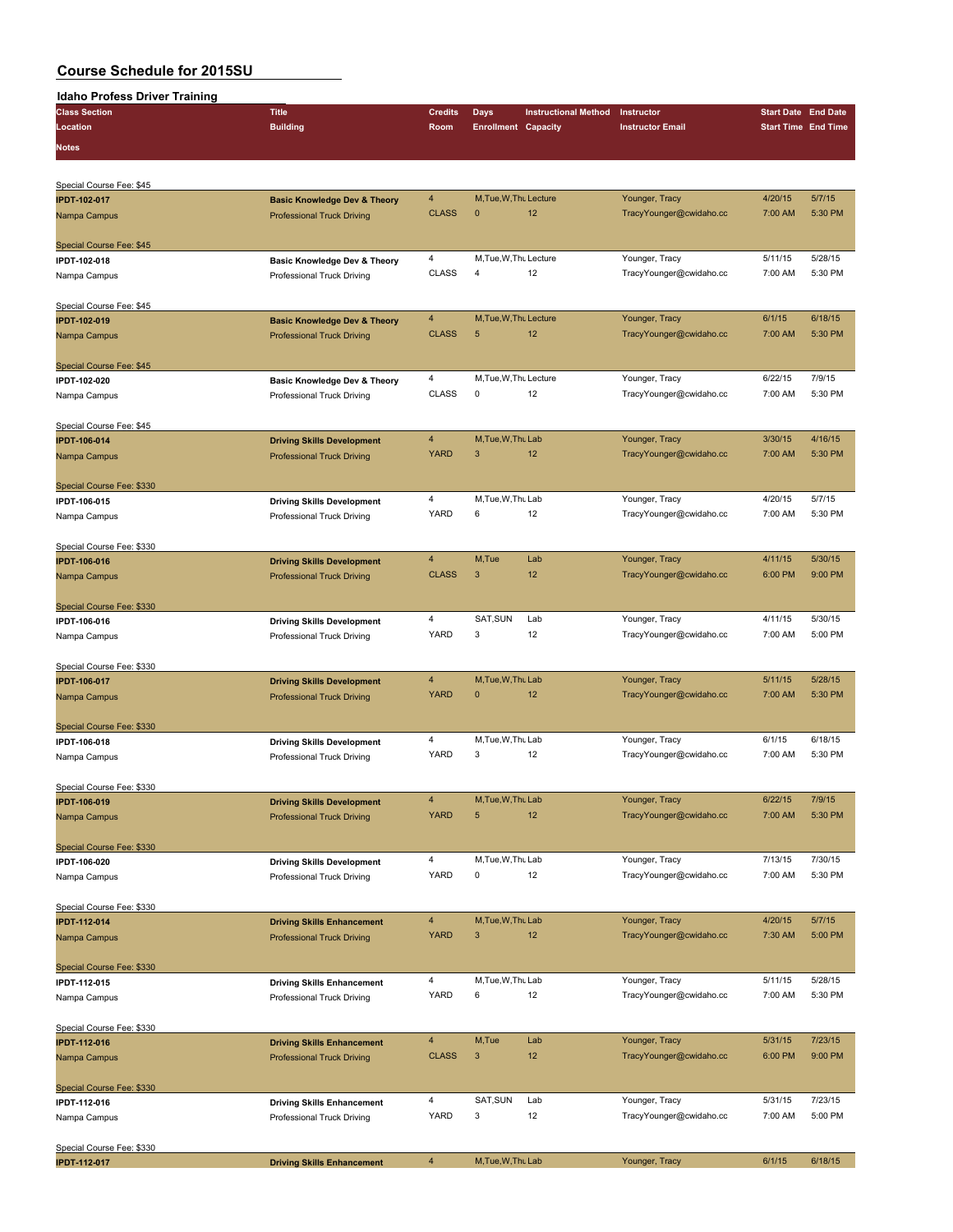| Idaho Profess Driver Training |                                    |                 |                            |                             |                         |         |                            |
|-------------------------------|------------------------------------|-----------------|----------------------------|-----------------------------|-------------------------|---------|----------------------------|
| <b>Class Section</b>          | <b>Title</b>                       | <b>Credits</b>  | Days                       | <b>Instructional Method</b> | Instructor              |         | <b>Start Date End Date</b> |
| Location                      | <b>Building</b>                    | Room            | <b>Enrollment Capacity</b> |                             | <b>Instructor Email</b> |         | <b>Start Time End Time</b> |
|                               |                                    |                 |                            |                             |                         |         |                            |
| <b>Notes</b>                  |                                    |                 |                            |                             |                         |         |                            |
| Nampa Campus                  | <b>Professional Truck Driving</b>  | <b>YARD</b>     | $\mathbf{0}$               | 12                          | TracyYounger@cwidaho.cc | 7:00 AM | 5:30 PM                    |
|                               |                                    |                 |                            |                             |                         |         |                            |
| Special Course Fee: \$330     |                                    |                 |                            |                             |                         |         |                            |
| <b>IPDT-112-018</b>           | <b>Driving Skills Enhancement</b>  | $\overline{4}$  | M, Tue, W, Thu Lab         |                             | Younger, Tracy          | 6/22/15 | 7/9/15                     |
| Nampa Campus                  | Professional Truck Driving         | YARD            | 3                          | 12                          | TracyYounger@cwidaho.cc | 7:00 AM | 5:30 PM                    |
|                               |                                    |                 |                            |                             |                         |         |                            |
|                               |                                    |                 |                            |                             |                         |         |                            |
| Special Course Fee: \$330     |                                    |                 |                            |                             |                         |         |                            |
| <b>IPDT-112-019</b>           | <b>Driving Skills Enhancement</b>  | $\overline{4}$  | M, Tue, W, Thu Lab         |                             | Younger, Tracy          | 7/13/15 | 7/30/15                    |
| Nampa Campus                  | <b>Professional Truck Driving</b>  | <b>YARD</b>     | 5                          | 12                          | TracyYounger@cwidaho.cc | 7:00 AM | 5:30 PM                    |
|                               |                                    |                 |                            |                             |                         |         |                            |
| Special Course Fee: \$330     |                                    |                 |                            |                             |                         |         |                            |
| IPDT-112-120                  | <b>Driving Skills Enhancement</b>  | $\overline{4}$  | M, Tue, W, Thu Lab         |                             | Younger, Tracy          | 8/3/15  | 8/20/15                    |
| Nampa Campus                  | Professional Truck Driving         | YARD            | 0                          | 12                          | TracyYounger@cwidaho.cc | 7:00 AM | 5:30 PM                    |
|                               |                                    |                 |                            |                             |                         |         |                            |
| Special Course Fee: \$330     |                                    |                 |                            |                             |                         |         |                            |
| <b>IPDT-120-014</b>           | <b>Adv Professional Truck Drvg</b> | $6\phantom{1}6$ | M, Tue, W, Thu Lecture     |                             | Younger, Tracy          | 5/11/15 | 6/18/15                    |
| Nampa Campus                  | <b>Professional Truck Driving</b>  | <b>CLASS</b>    | $\overline{2}$             | 12                          | TracyYounger@cwidaho.cc | 7:30 AM | 5:00 PM                    |
|                               |                                    |                 |                            |                             |                         |         |                            |
|                               |                                    |                 |                            |                             |                         |         |                            |
|                               |                                    |                 |                            |                             |                         |         |                            |
| IPDT-120-015                  | <b>Adv Professional Truck Drvg</b> | 6               | M, Tue, W, Thu Lecture     |                             | Younger, Tracy          | 6/1/15  | 7/9/15                     |
| Nampa Campus                  | Professional Truck Driving         | <b>CLASS</b>    | 6                          | 12                          | TracyYounger@cwidaho.cc | 7:00 AM | 5:30 PM                    |
|                               |                                    |                 |                            |                             |                         |         |                            |
|                               |                                    |                 |                            |                             |                         |         |                            |
| <b>IPDT-120-016</b>           | <b>Adv Professional Truck Drvg</b> | $6\phantom{1}$  | M,Tue                      | Lecture                     | Younger, Tracy          | 7/27/15 | 9/3/15                     |
| Nampa Campus                  | <b>Professional Truck Driving</b>  | <b>CLASS</b>    | 3                          | 12                          | TracyYounger@cwidaho.cc | 6:00 PM | 9:00 PM                    |
|                               |                                    |                 |                            |                             |                         |         |                            |
|                               |                                    |                 |                            |                             |                         |         |                            |
| IPDT-120-016                  |                                    | 6               | SAT, SUN                   | Lecture                     | Younger, Tracy          | 7/27/15 | 9/3/15                     |
|                               | <b>Adv Professional Truck Drvg</b> | <b>YARD</b>     | 3                          | 12                          | TracyYounger@cwidaho.cc | 7:00 AM | 5:00 PM                    |
| Nampa Campus                  | Professional Truck Driving         |                 |                            |                             |                         |         |                            |
|                               |                                    |                 |                            |                             |                         |         |                            |
|                               |                                    |                 |                            |                             |                         |         |                            |
| <b>IPDT-120-017</b>           | <b>Adv Professional Truck Drvg</b> | 6               | M, Tue, W, Thu Lecture     |                             | Younger, Tracy          | 6/22/15 | 7/30/15                    |
| Nampa Campus                  | <b>Professional Truck Driving</b>  | <b>CLASS</b>    | $\mathbf{0}$               | 12                          | TracyYounger@cwidaho.cc | 7:00 AM | 5:30 PM                    |
|                               |                                    |                 |                            |                             |                         |         |                            |
|                               |                                    |                 |                            |                             |                         |         |                            |
| IPDT-120-018                  | <b>Adv Professional Truck Drvg</b> | 6               | M, Tue, W, Thu Lecture     |                             | Younger, Tracy          | 7/13/15 | 8/20/15                    |
| Nampa Campus                  | Professional Truck Driving         | <b>CLASS</b>    | 3                          | 12                          | TracyYounger@cwidaho.cc | 7:00 AM | 5:30 PM                    |
|                               |                                    |                 |                            |                             |                         |         |                            |
|                               |                                    |                 |                            |                             |                         |         |                            |
| <b>IPDT-120-019</b>           |                                    | 6               | M.Tue.W.Thu Lecture        |                             | Younger, Tracy          | 8/3/15  | 9/10/15                    |
|                               | <b>Adv Professional Truck Drvg</b> | <b>CLASS</b>    | 5                          | 12                          | TracyYounger@cwidaho.cc | 7:00 AM | 5:30 PM                    |
| Nampa Campus                  | <b>Professional Truck Driving</b>  |                 |                            |                             |                         |         |                            |
|                               |                                    |                 |                            |                             |                         |         |                            |
|                               |                                    |                 |                            |                             |                         |         |                            |
| IPDT-120-020                  | <b>Adv Professional Truck Drvg</b> | 6               | M, Tue, W, Thu Lecture     |                             | Younger, Tracy          | 8/24/15 | 10/1/15                    |
| Nampa Campus                  | Professional Truck Driving         | <b>CLASS</b>    | 0                          | 12                          | TracyYounger@cwidaho.cc | 7:00 AM | 5:30 PM                    |
|                               |                                    |                 |                            |                             |                         |         |                            |
|                               |                                    |                 |                            |                             |                         |         |                            |
| <b>IPDT-150-001</b>           | <b>Truck Driving Skills</b>        | $\mathbf{3}$    | M, Tue, W, Thu Lecture     |                             | Younger, Tracy          | 3/30/15 | 4/16/15                    |
| Nampa Campus                  | <b>Professional Truck Driving</b>  | <b>CLASS</b>    | $\mathbf 0$                | 3                           | TracyYounger@cwidaho.cc | 7:00 AM | 5:00 PM                    |
|                               |                                    |                 |                            |                             |                         |         |                            |
|                               |                                    |                 |                            |                             |                         |         |                            |
|                               |                                    | 3               | M, Tue, W, Thu Lecture     |                             | Younger, Tracy          | 5/4/15  | 5/21/15                    |
| IPDT-150-002                  | <b>Truck Driving Skills</b>        |                 | 3                          | 3                           |                         |         | 5:00 PM                    |
| Nampa Campus                  | Professional Truck Driving         | <b>CLASS</b>    |                            |                             | TracyYounger@cwidaho.cc | 7:00 AM |                            |
|                               |                                    |                 |                            |                             |                         |         |                            |
|                               |                                    |                 |                            |                             |                         |         |                            |
| <b>IPDT-150-003</b>           | <b>Truck Driving Skills</b>        | $\mathbf{3}$    | M, Tue, W, Thu Lecture     |                             | Younger, Tracy          | 5/26/15 | 6/11/15                    |
| Nampa Campus                  | <b>Professional Truck Driving</b>  | <b>CLASS</b>    | $\mathbf{3}$               | 3                           | TracyYounger@cwidaho.cc | 7:00 AM | 5:00 PM                    |
|                               |                                    |                 |                            |                             |                         |         |                            |
|                               |                                    |                 |                            |                             |                         |         |                            |
| IPDT-150-004                  | <b>Truck Driving Skills</b>        | 3               | M, Tue, W, Thu Lecture     |                             | Younger, Tracy          | 6/15/15 | 7/2/15                     |
| Nampa Campus                  | Professional Truck Driving         | <b>CLASS</b>    | 0                          | 3                           | TracyYounger@cwidaho.cc | 7:00 AM | 5:00 PM                    |
|                               |                                    |                 |                            |                             |                         |         |                            |
|                               |                                    |                 |                            |                             |                         |         |                            |
|                               |                                    | $\mathbf{3}$    | M, Tue, W, Thu Lecture     |                             | Younger, Tracy          | 7/6/15  | 7/23/15                    |
| <b>IPDT-150-005</b>           | <b>Truck Driving Skills</b>        |                 |                            |                             |                         |         |                            |
| Nampa Campus                  | <b>Professional Truck Driving</b>  | <b>CLASS</b>    | 3                          | 3                           | TracyYounger@cwidaho.cc | 7:00 AM | 5:00 PM                    |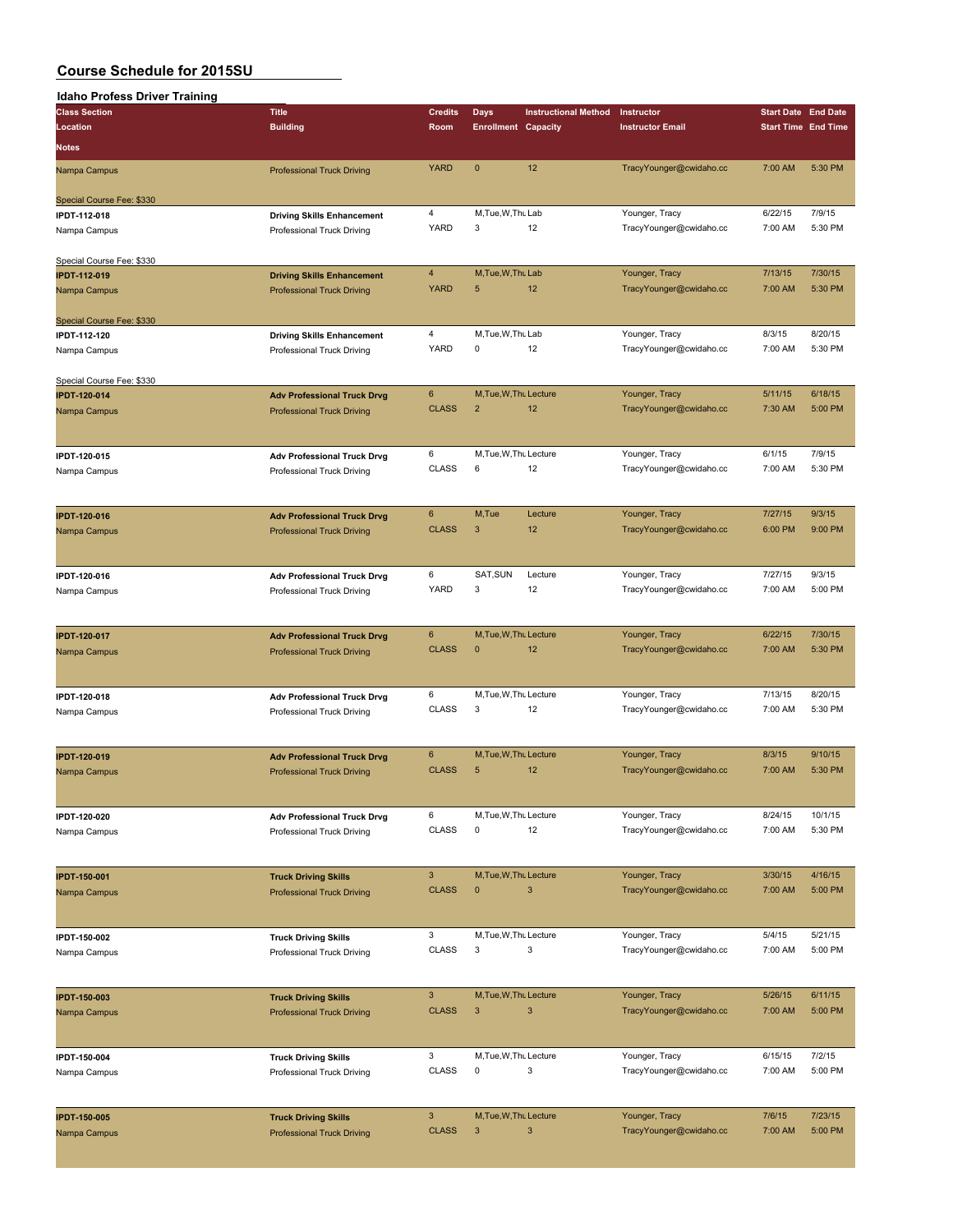**Idaho Profess Driver Training**

| <b>Class Section</b> | <b>Title</b>                | <b>Credits</b> | <b>Davs</b>                | <b>Instructional Method</b> | <b>Instructor</b>       | <b>Start Date End Date</b> |         |
|----------------------|-----------------------------|----------------|----------------------------|-----------------------------|-------------------------|----------------------------|---------|
| Location             | <b>Building</b>             | <b>Room</b>    | <b>Enrollment Capacity</b> |                             | <b>Instructor Email</b> | <b>Start Time End Time</b> |         |
| <b>Notes</b>         |                             |                |                            |                             |                         |                            |         |
| IPDT-150-006         | <b>Truck Driving Skills</b> | o.             | M.Tue.W.Thu Lecture        |                             | Younger, Tracy          | 7/27/15                    | 8/13/15 |
| Nampa Campus         | Professional Truck Driving  | <b>CLASS</b>   |                            | з                           | TracyYounger@cwidaho.cc | 7:00 AM                    | 5:00 PM |

#### **Mathematics**

| <b>Class Section</b><br><b>Title</b>                                                                                              |                                               | <b>Credits</b> | <b>Days</b>                | <b>Instructional Method</b> | Instructor                | <b>Start Date End Date</b> |          |
|-----------------------------------------------------------------------------------------------------------------------------------|-----------------------------------------------|----------------|----------------------------|-----------------------------|---------------------------|----------------------------|----------|
| <b>Building</b><br>Location                                                                                                       |                                               | Room           | <b>Enrollment Capacity</b> |                             | <b>Instructor Email</b>   | <b>Start Time End Time</b> |          |
| <b>Notes</b>                                                                                                                      |                                               |                |                            |                             |                           |                            |          |
| MATH-108-001                                                                                                                      | $\overline{4}$<br><b>Intermediate Algebra</b> |                | M, Tue, W, Thu Lecture     |                             | Wagner, Randal            | 6/1/15                     | 7/25/15  |
| Nampa Campus                                                                                                                      | <b>Academic Building</b>                      | 218            | 20                         | 30                          | randalwagner@cwidaho.cc   | 10:00 AM                   | 11:50 AM |
| Special Course Fee: \$91                                                                                                          |                                               |                |                            |                             |                           |                            |          |
| MATH-108-002                                                                                                                      | $\overline{4}$<br><b>Intermediate Algebra</b> |                | M, Tue, W, Thu Lecture     |                             | Knowles, Eric             | 6/1/15                     | 7/25/15  |
| Ada County Campus                                                                                                                 | Pintail Center                                | 1302           | 27                         | 30                          | ericknowles@cwidaho.cc    | 2:30 PM                    | 4:20 PM  |
| Special Course Fee: \$91                                                                                                          |                                               |                |                            |                             |                           |                            |          |
| MATH-108-003W                                                                                                                     | $\overline{4}$<br><b>Intermediate Algebra</b> |                |                            | On-Line                     | Young, Mary               | 6/1/15                     | 7/25/15  |
| Online<br>Online                                                                                                                  |                                               | <b>ONL</b>     | 24                         | 30                          | maryyoung@cwidaho.cc      |                            |          |
| Online course fee: \$131                                                                                                          |                                               |                |                            |                             |                           |                            |          |
| MATH-108-004W                                                                                                                     | $\overline{4}$<br><b>Intermediate Algebra</b> |                |                            | On-Line                     | McCue, James              | 6/1/15                     | 7/25/15  |
| Online<br>Online                                                                                                                  |                                               | ONL            | 20                         | 30                          | jimmccue@cwidaho.cc       |                            |          |
| Online course fee: \$131                                                                                                          |                                               |                |                            |                             |                           |                            |          |
| MATH-108-005W                                                                                                                     | $\overline{4}$<br><b>Intermediate Algebra</b> |                |                            | On-Line                     | Young, Mary               | 6/1/15                     | 7/25/15  |
| Online<br>Online                                                                                                                  |                                               | <b>ONL</b>     | 22                         | 30                          | maryyoung@cwidaho.cc      |                            |          |
| Online course fee: \$131                                                                                                          |                                               |                |                            |                             |                           |                            |          |
| MATH-108-006W                                                                                                                     | $\overline{4}$<br>Intermediate Algebra        |                |                            | On-Line                     | McCue, James              | 6/1/15                     | 7/25/15  |
| Online<br>Online                                                                                                                  |                                               | ONL            | 13                         | 30                          | jimmccue@cwidaho.cc       |                            |          |
| Online Course Fee: \$131                                                                                                          |                                               |                |                            |                             |                           |                            |          |
| MATH-123-001                                                                                                                      | $\mathbf{3}$<br><b>Math in Modern Society</b> |                | M, Tue, W, Thu Lecture     |                             | Wagner, Laura             | 6/1/15                     | 7/25/15  |
| Nampa Campus                                                                                                                      | <b>Academic Building</b>                      | 218            | 20                         | 32                          | laurawagner@cwidaho.cc    | 5:30 PM                    | 6:45 PM  |
| Special Course Fee: \$112                                                                                                         |                                               |                |                            |                             |                           |                            |          |
| MATH-123-002                                                                                                                      | 3<br><b>Math in Modern Society</b>            |                | M, Tue, W, Thu Lecture     |                             | Lloyd, Merla              | 6/1/15                     | 7/25/15  |
| Ada County Campus                                                                                                                 | <b>Pintail Center</b>                         | 1318           | 29                         | 35                          | merlalloyd@cwidaho.cc     | 7:00 AM                    | 8:15 AM  |
| Special Course Fee: \$112                                                                                                         |                                               |                |                            |                             |                           |                            |          |
| MATH-123-003W                                                                                                                     | $\mathbf{3}$<br><b>Math in Modern Society</b> |                |                            | On-Line                     | Quintana, Emiko           | 6/1/15                     | 7/25/15  |
| Online<br>Online                                                                                                                  |                                               | <b>ONL</b>     | 25                         | 30                          | emikoquintana@cwidaho.cc  |                            |          |
| Online course fee: \$142                                                                                                          |                                               |                |                            |                             |                           |                            |          |
| MATH-123-004W                                                                                                                     | 3<br>Math in Modern Society                   |                |                            | On-Line                     | Orduno, Kathleen          | 6/1/15                     | 7/25/15  |
| Online<br>Online                                                                                                                  |                                               | ONL            | 22                         | 30                          | kateorduno@cwidaho.cc     |                            |          |
| Online course fee: \$142                                                                                                          |                                               |                |                            |                             |                           |                            |          |
| MATH-123-018                                                                                                                      | $\mathbf{3}$<br><b>Math in Modern Society</b> | 2130           | M, Tue, W, Thu Lecture     |                             | Deines, Timothy           | 6/8/15                     | 8/1/15   |
| Nampa Campus<br>Co-Req: PSYC 101 018 and ENGL 101 018<br>Restricted: Western States Cat majors only.<br>Special course fee: \$112 | Micron Center for PTE                         |                | 11                         | 20                          | timdeines@cwidaho.cc      | 11:00 AM  12:15 PM         |          |
| MATH-143-001                                                                                                                      | 3<br><b>College Algebra</b>                   |                | M, Tue, W, Thu Lecture     |                             | Keenan, Robert            | 6/1/15                     | 7/25/15  |
| Nampa Campus                                                                                                                      | Academic Building                             | 325            | 17                         | 35                          | robertkeenan@cwidaho.cc   | 10:00 AM                   | 11:15 AM |
| Special Course Fee: \$112                                                                                                         |                                               |                |                            |                             |                           |                            |          |
| MATH-143-002                                                                                                                      | 3 <sup>5</sup><br><b>College Algebra</b>      |                | M, Tue, W, Thu Lecture     |                             | Murdock, Timothy          | 6/1/15                     | 7/25/15  |
| <b>Ada County Campus</b>                                                                                                          | <b>Pintail Center</b>                         | 1320           | 17                         | 30                          | timothymurdock@cwidaho.cc | 1:00 PM                    | 2:15 PM  |
| Special Course Fee: \$112                                                                                                         |                                               |                |                            |                             |                           |                            |          |
| MATH-143-003W                                                                                                                     | 3<br><b>College Algebra</b>                   |                |                            | On-Line                     | Cook, Kristin             | 6/1/15                     | 7/25/15  |
| Online<br>Online                                                                                                                  |                                               | ONL            | 21                         | 30                          | kristincook@cwidaho.cc    |                            |          |
| Online course fee: \$142                                                                                                          |                                               |                |                            |                             |                           |                            |          |
| MATH-143-005W                                                                                                                     | $\mathsf 3$<br><b>College Algebra</b>         |                |                            | On-Line                     | Smith, Eric               | 6/1/15                     | 7/25/15  |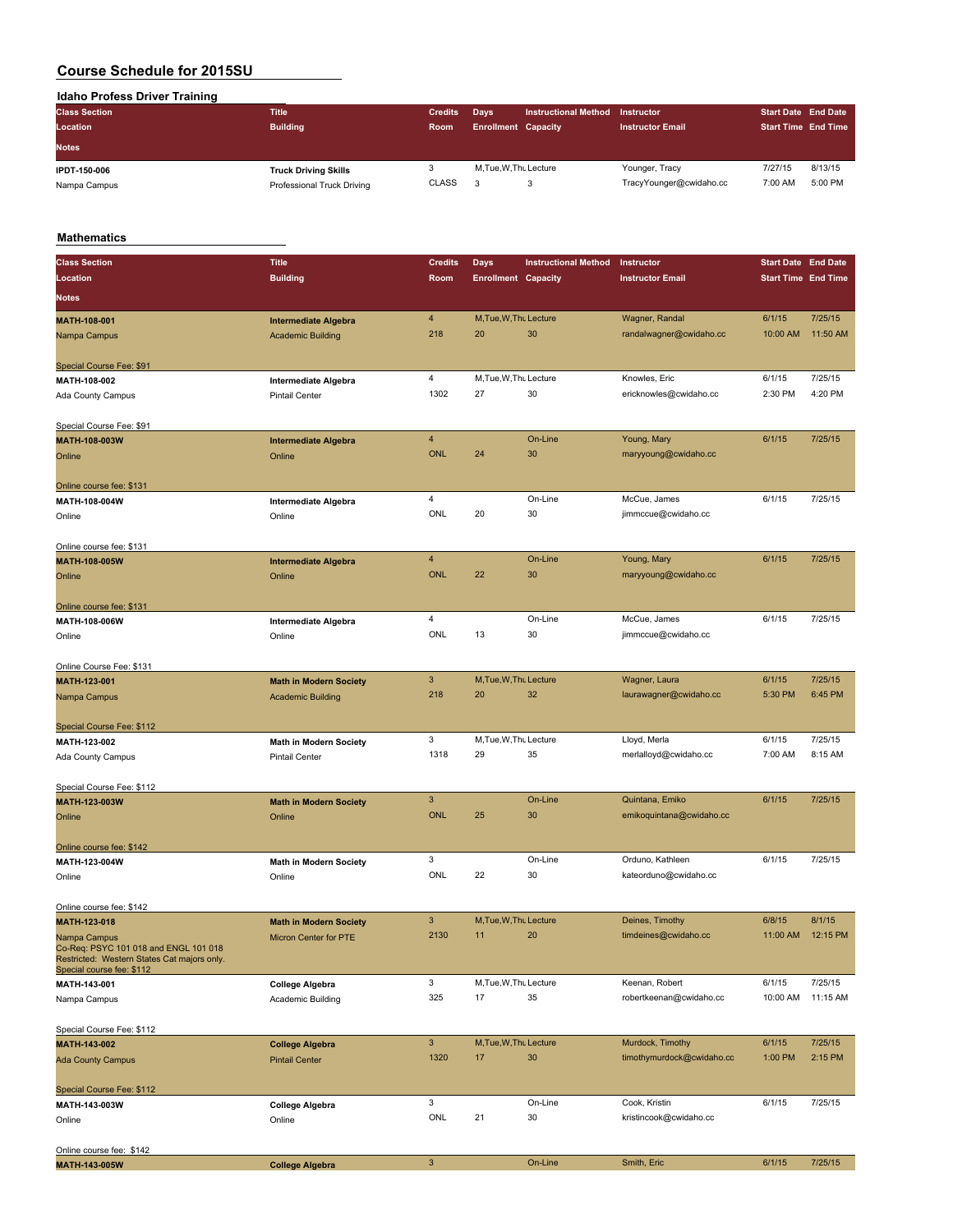| <b>Mathematics</b>         |                                |                 |                            |                             |                           |                            |          |
|----------------------------|--------------------------------|-----------------|----------------------------|-----------------------------|---------------------------|----------------------------|----------|
| <b>Class Section</b>       | <b>Title</b>                   | <b>Credits</b>  | Days                       | <b>Instructional Method</b> | Instructor                | <b>Start Date End Date</b> |          |
| Location                   | <b>Building</b>                | Room            | <b>Enrollment Capacity</b> |                             | <b>Instructor Email</b>   | <b>Start Time End Time</b> |          |
| <b>Notes</b>               |                                |                 |                            |                             |                           |                            |          |
| Online                     | Online                         | <b>ONL</b>      | 21                         | 30                          | ericsmith2@cwidaho.cc     |                            |          |
| Online Course Fee: \$142   |                                |                 |                            |                             |                           |                            |          |
| MATH-144-001W              | Trigonometry                   | $\overline{2}$  |                            | On-Line                     | Quintana, Emiko           | 6/1/15                     | 7/25/15  |
| Online                     | Online                         | ONL             | 20                         | 30                          | emikoquintana@cwidaho.cc  |                            |          |
| Online Course Fee: \$20    |                                |                 |                            |                             |                           |                            |          |
| MATH-147-001W              | <b>Precalculus</b>             | $5\phantom{.0}$ |                            | On-Line                     | Smith, Eric               | 6/1/15                     | 7/25/15  |
| Online                     | Online                         | <b>ONL</b>      | 27                         | 30                          | ericsmith2@cwidaho.cc     |                            |          |
| Online course fee: \$162   |                                |                 |                            |                             |                           |                            |          |
| MATH-160-001W              | <b>Brief Calculus</b>          | $\overline{4}$  |                            | On-Line                     | Aydelotte, Susan          | 6/1/15                     | 7/25/15  |
| Online                     | Online                         | ONL             | 28                         | 30                          | susanaydelotte@cwidaho.cc |                            |          |
| Online course fee: \$142   |                                |                 |                            |                             |                           |                            |          |
| MATH-170-001               | <b>Calculus I</b>              | 5 <sup>5</sup>  | M, Tue, W, Thu Lecture     |                             | Maloof, Giles             | 6/1/15                     | 7/25/15  |
| <b>Ada County Campus</b>   | <b>Pintail Center</b>          | 1318            | 37                         | 42                          | gilesmaloof@cwidaho.cc    | 10:00 AM                   | 12:05 PM |
| Special Course Fee \$112   |                                |                 |                            |                             |                           |                            |          |
| MATH-176-001I              | <b>Discrete Mathematics</b>    | $\overline{4}$  |                            | Independent Study           | Smith, Eric               | 6/1/15                     | 7/25/15  |
| <b>Community Locations</b> | <b>Community Location</b>      | <b>CMTY</b>     | $\mathbf{1}$               | 1                           | ericsmith2@cwidaho.cc     |                            |          |
| MATH-253-001W              | <b>Introductory Statistics</b> | $\overline{3}$  |                            | On-Line                     | Cook, Kristin             | 6/1/15                     | 7/25/15  |
| Online                     | Online                         | <b>ONL</b>      | 28                         | 30                          | kristincook@cwidaho.cc    |                            |          |
|                            |                                |                 |                            |                             |                           |                            |          |
| Online course fee: \$142   |                                |                 |                            |                             |                           |                            |          |
| MATH-253-002W              | <b>Introductory Statistics</b> | 3               |                            | On-Line                     | Cook, Kristin             | 6/1/15                     | 7/25/15  |
| Online                     | Online                         | ONL             | 11                         | 30                          | kristincook@cwidaho.cc    |                            |          |
| Online course fee: \$142   |                                |                 |                            |                             |                           |                            |          |
| Music                      |                                |                 |                            |                             |                           |                            |          |
| <b>Class Section</b>       | <b>Title</b>                   | <b>Credits</b>  | <b>Days</b>                | <b>Instructional Method</b> | Instructor                | <b>Start Date End Date</b> |          |
| Location                   | <b>Building</b>                | Room            | <b>Enrollment Capacity</b> |                             | <b>Instructor Email</b>   | <b>Start Time End Time</b> |          |
| <b>Notes</b>               |                                |                 |                            |                             |                           |                            |          |
| MUSI-100-001W              | <b>Music Appreciation</b>      | 3               |                            | On-Line                     | Maddox, Svetlana          | 6/1/15                     | 7/25/15  |
| Online                     | Online                         | <b>ONL</b>      | 29                         | 30                          | svetlanamaddox@cwidaho.cc |                            |          |

| Online                  | ____<br>Online | <b>ONL</b> | 29 | 30 | svetlanamaddox@cwidaho.cc |
|-------------------------|----------------|------------|----|----|---------------------------|
| Online Course Fee: \$30 |                |            |    |    |                           |

Online Course Fee: \$30 **MUSI-100-002W Music Appreciation** 3 On-Line San Miguel, Adrian 6/1/15 7/25/15<br>
25 Online 25 30 adriansanmiguel@cwidaho.cc Online Online ONL 25 30 adriansanmiguel@cwidaho.cc Online course fee \$30 **MUSI-100-003W Music Appreciation** 3 On-Line San Miguel, Adrian 6/1/15 7/25/15<br>Music Appreciation 3 Online San Miguel Adrian 6/1/15 7/25/15<br>Online Contine 25 30 adriansammiguel@cwidaho.cc Online Online ONL 25 30 adriansanmiguel@cwidaho.cc Online course fee: \$30

**Philosophy**

| <b>Class Section</b><br>Location | <b>Title</b><br><b>Building</b> | <b>Credits</b><br><b>Room</b> | Days<br><b>Enrollment Capacity</b> | <b>Instructional Method</b> | Instructor<br><b>Instructor Email</b> | <b>Start Date End Date</b><br>Start Time End Time |         |
|----------------------------------|---------------------------------|-------------------------------|------------------------------------|-----------------------------|---------------------------------------|---------------------------------------------------|---------|
| <b>Notes</b>                     |                                 |                               |                                    |                             |                                       |                                                   |         |
| PHIL-202-001W                    | <b>Ethics</b>                   | 3                             |                                    | On-Line                     | Robinson, Michael                     | 6/1/15                                            | 7/25/15 |
| Online                           | Online                          | ONL                           | 33                                 | 40                          | michaelrobinson@cwidaho.cc            |                                                   |         |
|                                  |                                 |                               |                                    |                             |                                       |                                                   |         |
| Online Course Fee \$30           |                                 |                               |                                    |                             |                                       |                                                   |         |
| PHIL-202-002W                    | <b>Ethics</b>                   |                               |                                    | On-Line                     | Robinson, Michael                     | 6/1/15                                            | 7/25/15 |
| Online                           | Online                          | ONL                           | 32                                 | 40                          | michaelrobinson@cwidaho.cc            |                                                   |         |

Online course fee \$30

#### **Physical Education**

| <b>Class Section</b> | Title           | <b>Credits</b> Davs |                          | <b>Instructional Method Instructor</b> |                         | <b>Start Date End Date</b> |                            |
|----------------------|-----------------|---------------------|--------------------------|----------------------------------------|-------------------------|----------------------------|----------------------------|
| Location             | <b>Building</b> |                     | Room Enrollment Capacity |                                        | <b>Instructor Email</b> |                            | <b>Start Time End Time</b> |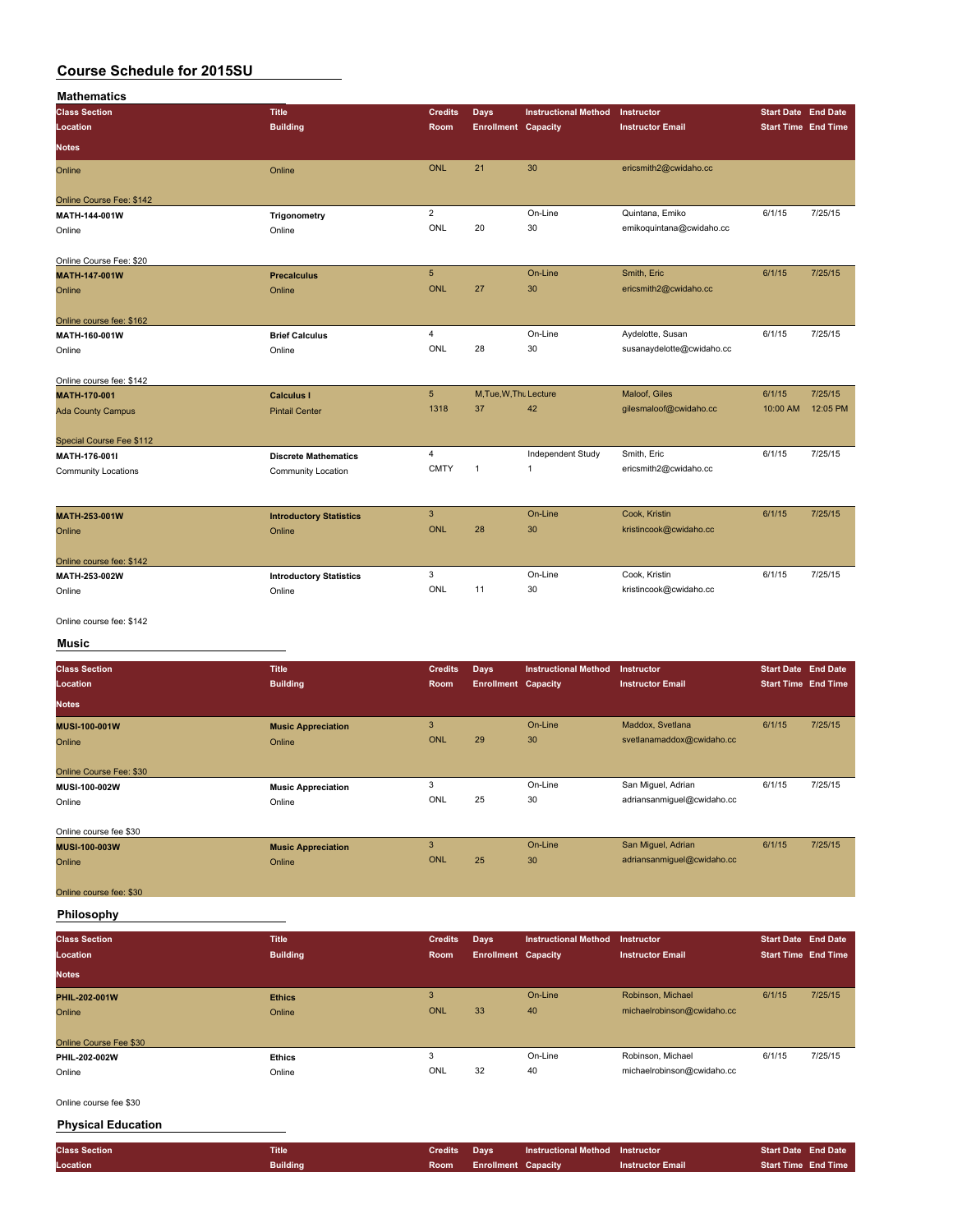| <b>Notes</b>            |                              |            |    |         |                           |        |         |
|-------------------------|------------------------------|------------|----|---------|---------------------------|--------|---------|
| PHYE-155-001W           | <b>Health &amp; Wellness</b> | 3          |    | On-Line | Curry, Timothy            | 6/1/15 | 7/25/15 |
| Online                  | Online                       | <b>ONL</b> | 30 | 33      | timcurry@cwidaho.cc       |        |         |
| Online Course Fee: \$30 |                              |            |    |         |                           |        |         |
| PHYE-155-002W           | <b>Health &amp; Wellness</b> | 3          |    | On-Line | Harwood, Kristin          | 6/1/15 | 7/25/15 |
| Online                  | Online                       | ONL        | 29 | 33      | kristinharwood@cwidaho.cc |        |         |
| Online course fee: \$30 |                              |            |    |         |                           |        |         |
| PHYE-155-003W           | <b>Health &amp; Wellness</b> | 3          |    | On-Line | Tigue, Jaime              | 6/1/15 | 7/25/15 |
| Online                  | Online                       | ONL        | 30 | 33      | jaimetigue@cwidaho.cc     |        |         |
| Online course fee: \$30 |                              |            |    |         |                           |        |         |

## **Physical Education Activities**

| <b>Class Section</b><br>Location<br><b>Notes</b>   | <b>Title</b><br><b>Building</b>         | <b>Credits</b><br>Room | Days<br><b>Enrollment Capacity</b> | <b>Instructional Method</b> | Instructor<br><b>Instructor Email</b>         | <b>Start Date End Date</b><br><b>Start Time End Time</b> |         |
|----------------------------------------------------|-----------------------------------------|------------------------|------------------------------------|-----------------------------|-----------------------------------------------|----------------------------------------------------------|---------|
| PHYA-153-001W<br>Online<br>Online Course Fee: \$20 | <b>Activity by Contract 1</b><br>Online | <b>ONL</b>             | 30                                 | On-Line<br>33               | Pennington, Lisa<br>lisapennington@cwidaho.cc | 6/1/15                                                   | 7/25/15 |
| PHYA-153-002W<br>Online                            | <b>Activity by Contract 1</b><br>Online | ONL                    | 27                                 | On-Line<br>33               | Stauffer, Kelly<br>kellystauffer@cwidaho.cc   | 6/1/15                                                   | 7/25/15 |

Online Course Fee: \$20

## **Physical Therapist Assistant**

| <b>Class Section</b><br>Location | <b>Title</b><br><b>Building</b> | <b>Credits</b><br>Room | Days<br><b>Enrollment Capacity</b> | <b>Instructional Method</b> | <b>Instructor</b><br><b>Instructor Email</b> | <b>Start Date End Date</b><br><b>Start Time End Time</b> |         |
|----------------------------------|---------------------------------|------------------------|------------------------------------|-----------------------------|----------------------------------------------|----------------------------------------------------------|---------|
| <b>Notes</b>                     |                                 |                        |                                    |                             |                                              |                                                          |         |
| PTAE-250-001                     | <b>Clinical Affiliation 2</b>   | 6<br><b>CMTY</b>       |                                    | Clinical                    | Wilsey, Leah                                 | 6/1/15                                                   | 7/10/15 |
| <b>Community Locations</b>       | <b>Community Location</b>       |                        | 11                                 | 11                          | leahwilsey@cwidaho.cc                        |                                                          |         |
|                                  |                                 |                        |                                    |                             |                                              |                                                          |         |
| PTAE-250-002                     | <b>Clinical Affiliation 2</b>   | 6                      |                                    | Clinical                    | Wilsey, Leah                                 | 6/8/15                                                   | 7/17/15 |
| Community Locations              | Community Location              | <b>CMTY</b>            |                                    |                             | leahwilsey@cwidaho.cc                        |                                                          |         |

## **Physics**

| <b>Class Section</b><br>Location                | <b>Title</b><br><b>Building</b> | <b>Credits</b><br>Room | Days<br><b>Enrollment Capacity</b> | <b>Instructional Method</b> | Instructor<br><b>Instructor Email</b> | <b>Start Date End Date</b><br><b>Start Time End Time</b> |          |
|-------------------------------------------------|---------------------------------|------------------------|------------------------------------|-----------------------------|---------------------------------------|----------------------------------------------------------|----------|
| <b>Notes</b>                                    |                                 |                        |                                    |                             |                                       |                                                          |          |
| PHYS-100-001                                    | <b>Survey of Physics</b>        | $\overline{4}$         | M,W                                | Lecture                     | Marji, Ehab                           | 6/1/15                                                   | 7/25/15  |
| Nampa Campus                                    | <b>Academic Building</b>        | 320                    | 37                                 | 48                          | ehabmarji@cwidaho.cc                  | 12:00 PM                                                 | 2:45 PM  |
| Corequisite: PHYS 100L Special Course Fee: \$10 |                                 |                        |                                    |                             |                                       |                                                          |          |
| PHYS-100L-001                                   | <b>Survey of Physics Lab</b>    | 0                      | M,W                                | Lab                         | Marji, Ehab                           | 6/1/15                                                   | 7/25/15  |
| Nampa Campus                                    | Academic Building               | 220                    | 23                                 | 24                          | ehabmarji@cwidaho.cc                  | 10:00 AM                                                 | 11:45 AM |
| Corequisite: PHYS 100                           |                                 |                        |                                    |                             |                                       |                                                          |          |
| <b>PHYS-100L-002</b>                            | <b>Survey of Physics Lab</b>    | $\mathbf{0}$           | Tue, Thu                           | Lab                         | Marji, Ehab                           | 6/1/15                                                   | 7/25/15  |
| Nampa Campus                                    | <b>Academic Building</b>        | 220                    | 14                                 | 24                          | ehabmarji@cwidaho.cc                  | 10:00 AM                                                 | 11:45 AM |
| Corequisite: PHYS 100                           |                                 |                        |                                    |                             |                                       |                                                          |          |
| PHYS-101-001                                    | <b>Survey of Astronomy</b>      | $\overline{4}$         | M,W                                | Lecture                     | Horowitz, Irwin                       | 6/1/15                                                   | 7/25/15  |
| Ada County Campus                               | <b>Pintail Center</b>           | 1203                   | 13                                 | 20                          | irwinhorowitz@cwidaho.cc              | 2:30 PM                                                  | 5:15 PM  |
| Corequisite: PHYS 101L                          |                                 |                        |                                    |                             |                                       |                                                          |          |
| PHYS-101L-001                                   | <b>Survey of Astronomy Lab</b>  | $\mathbf{0}$           | Tue, Thu                           | Lab                         | Horowitz, Irwin                       | 6/1/15                                                   | 7/25/15  |
| <b>Ada County Campus</b>                        | <b>Pintail Center</b>           | 1203                   | 13                                 | 20                          | irwinhorowitz@cwidaho.cc              | 2:30 PM                                                  | 5:15 PM  |
| Corequisite: PHYS 101                           |                                 |                        |                                    |                             |                                       |                                                          |          |
| <b>Political Science</b>                        |                                 |                        |                                    |                             |                                       |                                                          |          |
| <b>Class Section</b>                            | <b>Title</b>                    | <b>Credits</b>         | Days                               | <b>Instructional Method</b> | Instructor                            | <b>Start Date End Date</b>                               |          |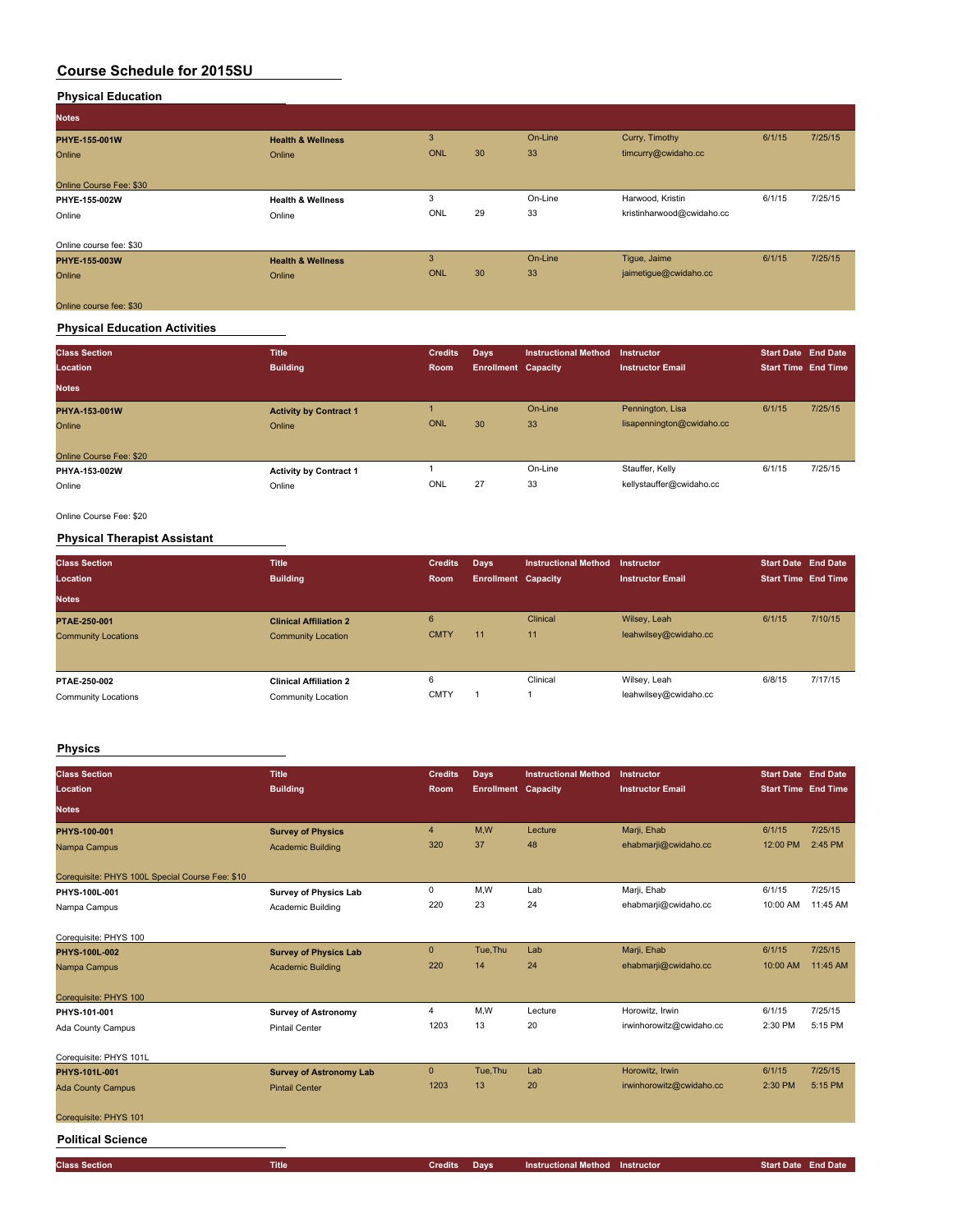| <b>Political Science</b> |                                     |      |                            |         |                         |                            |         |
|--------------------------|-------------------------------------|------|----------------------------|---------|-------------------------|----------------------------|---------|
| Location                 | <b>Building</b>                     | Room | <b>Enrollment Capacity</b> |         | <b>Instructor Email</b> | <b>Start Time End Time</b> |         |
| <b>Notes</b>             |                                     |      |                            |         |                         |                            |         |
| POLS-101-001W            | <b>American National Government</b> | 3    |                            | On-Line | Harbaugh, Robert        | 6/1/15                     | 7/25/15 |
| Online                   | Online                              | ONL  | 34                         | 40      | robharbaugh@cwidaho.cc  |                            |         |
| Online course fee \$30   |                                     |      |                            |         |                         |                            |         |
| POLS-102-001W            | <b>Intro to Political Science</b>   | 3    |                            | On-Line | Harbaugh, Robert        | 6/1/15                     | 7/25/15 |
| Online                   | Online                              | ONL  | 27                         | 40      | robharbaugh@cwidaho.cc  |                            |         |
| Special Course fee \$30  |                                     |      |                            |         |                         |                            |         |
| POLS-293-001W            | <b>Legislative Internship</b>       | 3    |                            | On-Line | Harbaugh, Robert        | 6/1/15                     | 7/25/15 |
| Online                   | Online                              | ONL  | $\mathbf{0}$               | 5       | robharbaugh@cwidaho.cc  |                            |         |

Inst. perm requird. Online course fee \$30

## **Psychology**

| <b>Class Section</b>                                                                 | <b>Title</b>                        | <b>Credits</b> | <b>Days</b>                | <b>Instructional Method</b> | Instructor                 | <b>Start Date End Date</b> |          |
|--------------------------------------------------------------------------------------|-------------------------------------|----------------|----------------------------|-----------------------------|----------------------------|----------------------------|----------|
| Location                                                                             | <b>Building</b>                     | <b>Room</b>    | <b>Enrollment Capacity</b> |                             | <b>Instructor Email</b>    | <b>Start Time End Time</b> |          |
| <b>Notes</b>                                                                         |                                     |                |                            |                             |                            |                            |          |
| PSYC-101-001                                                                         | <b>General Psychology</b>           | 3              | Tue.Thu                    | Lecture                     | Kamplain, Michael          | 6/1/15                     | 7/25/15  |
| Nampa Campus                                                                         | <b>Academic Building</b>            | 102E           | 37                         | 40                          | michaelkamplain@cwidaho.cc | 10:00 AM                   | 12:45 PM |
|                                                                                      |                                     |                |                            |                             |                            |                            |          |
| PSYC-101-001                                                                         | <b>General Psychology</b>           | 3              | Tue.Thu                    | Lecture                     | McCurdy, Jana              | 6/1/15                     | 7/25/15  |
| Nampa Campus                                                                         | Academic Building                   | 102E           | 37                         | 40                          | janamccurdy@cwidaho.cc     | 10:00 AM                   | 12:45 PM |
|                                                                                      |                                     |                |                            |                             |                            |                            |          |
| PSYC-101-002                                                                         | <b>General Psychology</b>           | 3              | M,W                        | Lecture                     | Vachon, Mark               | 6/1/15                     | 7/25/15  |
| <b>Ada County Campus</b>                                                             | <b>Pintail Center</b>               | 1318           | 30                         | 40                          | markvachon@cwidaho.cc      | 7:00 PM                    | 9:45 PM  |
|                                                                                      |                                     |                |                            |                             |                            |                            |          |
| PSYC-101-003W                                                                        | <b>General Psychology</b>           | 3              |                            | On-Line                     | McCurdy, Jana              | 6/1/15                     | 7/25/15  |
| Online                                                                               | Online                              | ONL            | 28                         | 35                          | janamccurdy@cwidaho.cc     |                            |          |
|                                                                                      |                                     |                |                            |                             |                            |                            |          |
| Online course fee \$30                                                               |                                     |                |                            |                             |                            |                            |          |
| PSYC-101-004W                                                                        | <b>General Psychology</b>           | 3              |                            | On-Line                     | Vachon, Mark               | 6/1/15                     | 7/25/15  |
| Online                                                                               | Online                              | <b>ONL</b>     | 31                         | 35                          | markvachon@cwidaho.cc      |                            |          |
| Online course fee \$30                                                               |                                     |                |                            |                             |                            |                            |          |
| PSYC-101-005W                                                                        | <b>General Psychology</b>           | 3              |                            | On-Line                     | Molitor, Allison           | 6/1/15                     | 7/25/15  |
| Online                                                                               | Online                              | ONL            | 29                         | 35                          | allisonmolitor@cwidaho.cc  |                            |          |
| Online course fee \$30                                                               |                                     |                |                            |                             |                            |                            |          |
| PSYC-101-018                                                                         | <b>General Psychology</b>           | 3              | M, Tue, W, Thu Lecture     |                             | McCurdy, Jana              | 6/8/15                     | 8/1/15   |
| Nampa Campus                                                                         | Micron Center for PTE               | 2130           | 13                         | 20                          | janamccurdy@cwidaho.cc     | 9:30 AM                    | 10:45 AM |
| Co-Req: Engl 101 018 and Math 123 018<br>Restricted: Western States Cat majors only. |                                     |                |                            |                             |                            |                            |          |
| PSYC-120-001I                                                                        | <b>Careers in Psychology</b>        | 1              |                            | Lecture                     | Yellen, Lori               | 6/1/15                     | 7/25/15  |
| <b>Community Locations</b>                                                           | Community Location                  | <b>CMTY</b>    | $\mathbf{1}$               | $\mathbf{1}$                | loriyellen@cwidaho.cc      |                            |          |
|                                                                                      |                                     |                |                            |                             |                            |                            |          |
| Instructor Permission Required to Add.<br>PSYC-296-001                               | <b>Psychology Independent Study</b> | $\mathbf{1}$   |                            | <b>Independent Study</b>    | Yellen, Lori               | 6/6/15                     | 7/30/15  |
| <b>Community Locations</b>                                                           | <b>Community Location</b>           | <b>CMTY</b>    | $\mathbf{0}$               | $\overline{1}$              | loriyellen@cwidaho.cc      |                            |          |
|                                                                                      |                                     |                |                            |                             |                            |                            |          |

## **Sign Language, American**

| <b>Class Section</b><br>Location<br><b>Notes</b> | <b>Title</b><br><b>Building</b> | <b>Credits</b><br>Room | Days<br><b>Enrollment Capacity</b> | <b>Instructional Method</b> | <b>Instructor</b><br><b>Instructor Email</b> | <b>Start Date End Date</b><br><b>Start Time End Time</b> |          |
|--------------------------------------------------|---------------------------------|------------------------|------------------------------------|-----------------------------|----------------------------------------------|----------------------------------------------------------|----------|
| SIGL-101-001                                     | American Sign Language 1        | 4                      | M,W                                | Lecture                     | Matthews, Sherry                             | 6/1/15                                                   | 7/25/15  |
| Nampa Campus                                     | <b>Academic Building</b>        | 322                    | 22                                 | 25                          | sherrymatthews@cwidaho.cc                    | $9:00$ AM                                                | 12:50 PM |

#### **Sociology**

| <b>Class Section</b> | <b>Title</b>    | Credits Days |                                 | <b>Instructional Method Instructor</b> |                         | <b>Start Date End Date</b> |                     |
|----------------------|-----------------|--------------|---------------------------------|----------------------------------------|-------------------------|----------------------------|---------------------|
| Location             | <b>Building</b> |              | <b>Room</b> Enrollment Capacity |                                        | <b>Instructor Email</b> |                            | Start Time End Time |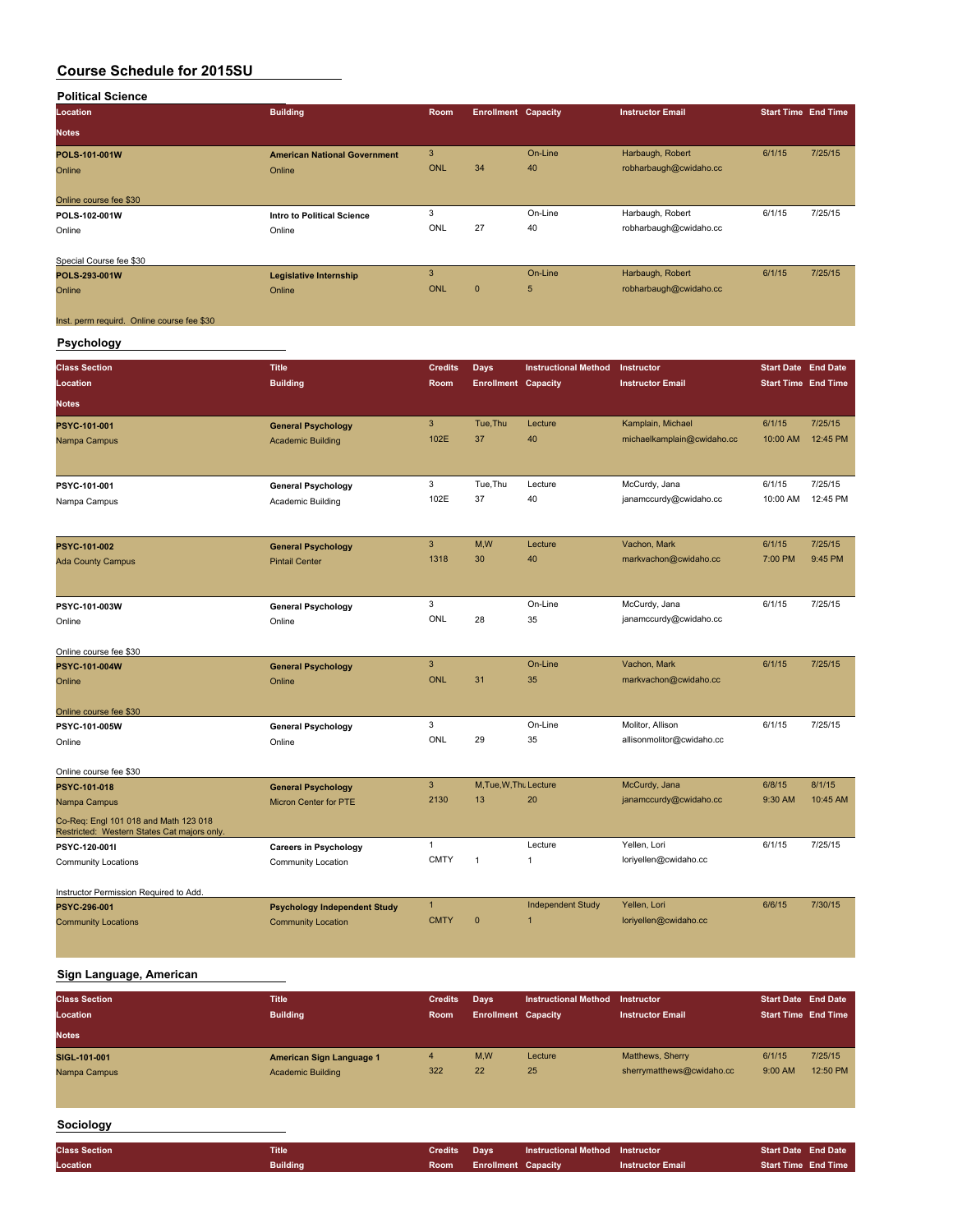| Sociology                                         |                                                        |                               |                                           |                             |                                                 |                                                          |          |
|---------------------------------------------------|--------------------------------------------------------|-------------------------------|-------------------------------------------|-----------------------------|-------------------------------------------------|----------------------------------------------------------|----------|
| <b>Notes</b>                                      |                                                        |                               |                                           |                             |                                                 |                                                          |          |
| SOCY-101-001                                      | <b>Intro to Sociology</b>                              | $\mathbf{3}$                  | M,W                                       | Lecture                     | Armstrong, Jacob                                | 6/1/15                                                   | 7/25/15  |
| Nampa Campus                                      | <b>Academic Building</b>                               | 105                           | 33                                        | 37                          | jacobarmstrong@cwidaho.cc                       | 10:00 AM                                                 | 12:45 PM |
|                                                   |                                                        |                               |                                           |                             |                                                 |                                                          |          |
| SOCY-101-002W                                     | Intro to Sociology                                     | 3                             |                                           | On-Line                     | Malek-Ahmadi, John                              | 6/1/15                                                   | 7/25/15  |
| Online                                            | Online                                                 | ONL                           | 30                                        | 35                          | johnmalekahmadi@cwidaho.cc                      |                                                          |          |
|                                                   |                                                        |                               |                                           |                             |                                                 |                                                          |          |
| Course Fee: \$30                                  |                                                        |                               |                                           |                             |                                                 |                                                          |          |
| SOCY-101-003W                                     | <b>Intro to Sociology</b>                              | $\mathbf{3}$<br><b>ONL</b>    | 30                                        | On-Line<br>35               | Armstrong, Jacob<br>jacobarmstrong@cwidaho.cc   | 6/1/15                                                   | 7/25/15  |
| Online                                            | Online                                                 |                               |                                           |                             |                                                 |                                                          |          |
| Course Fee: \$30                                  |                                                        |                               |                                           |                             |                                                 |                                                          |          |
| SOCY-101-004W                                     | Intro to Sociology                                     | 3                             |                                           | On-Line                     | Malek-Ahmadi, John                              | 6/1/15                                                   | 7/25/15  |
| Online                                            | Online                                                 | ONL                           | 36                                        | 35                          | johnmalekahmadi@cwidaho.cc                      |                                                          |          |
| Online Course fee \$30                            |                                                        |                               |                                           |                             |                                                 |                                                          |          |
| SOCY-101-005W                                     | <b>Intro to Sociology</b>                              | $\mathbf{3}$                  |                                           | On-Line                     | Armstrong, Jacob                                | 6/1/15                                                   | 7/25/15  |
| Online                                            | Online                                                 | <b>ONL</b>                    | 32                                        | 35                          | jacobarmstrong@cwidaho.cc                       |                                                          |          |
|                                                   |                                                        |                               |                                           |                             |                                                 |                                                          |          |
| Online Course Fee \$30                            |                                                        |                               |                                           |                             |                                                 |                                                          |          |
| Spanish                                           |                                                        |                               |                                           |                             |                                                 |                                                          |          |
| <b>Class Section</b>                              | <b>Title</b>                                           | <b>Credits</b>                | Days                                      | <b>Instructional Method</b> | Instructor                                      | <b>Start Date End Date</b>                               |          |
| Location                                          | <b>Building</b>                                        | Room                          | <b>Enrollment Capacity</b>                |                             | <b>Instructor Email</b>                         | <b>Start Time End Time</b>                               |          |
| <b>Notes</b>                                      |                                                        |                               |                                           |                             |                                                 |                                                          |          |
| SPAN-101-002                                      | <b>Elementary Spanish 1</b>                            | $\overline{4}$                | M,W                                       | Lecture                     | Marcotte, Sandra                                | 6/1/15                                                   | 7/25/15  |
| Nampa Campus                                      | <b>Academic Building</b>                               | 303                           | 19                                        | 29                          | sandramarcotte@cwidaho.cc                       | 9:00 AM                                                  | 12:50 PM |
|                                                   |                                                        |                               |                                           |                             |                                                 |                                                          |          |
| SPAN-101-003W                                     | <b>Elementary Spanish 1</b>                            | 4                             |                                           | On-Line                     | Holt, Janel                                     | 6/1/15                                                   | 7/25/15  |
| Online                                            | Online                                                 | ONL                           | 25                                        | 29                          | janelholt@cwidaho.cc                            |                                                          |          |
|                                                   |                                                        |                               |                                           |                             |                                                 |                                                          |          |
| Special Course Fee \$40                           |                                                        |                               |                                           |                             |                                                 |                                                          |          |
| SPAN-101-004W                                     | <b>Elementary Spanish 1</b>                            | $\overline{4}$<br><b>ONL</b>  | 23                                        | On-Line<br>29               | Holt, Janel<br>janelholt@cwidaho.cc             | 6/1/15                                                   | 7/25/15  |
| Online                                            | Online                                                 |                               |                                           |                             |                                                 |                                                          |          |
| Special Course Fee \$40                           |                                                        |                               |                                           |                             |                                                 |                                                          |          |
| <b>Study Skills</b>                               |                                                        |                               |                                           |                             |                                                 |                                                          |          |
|                                                   |                                                        |                               |                                           |                             |                                                 |                                                          |          |
| <b>Class Section</b><br>Location                  | <b>Title</b><br><b>Building</b>                        | <b>Credits</b><br>Room        | Days                                      | <b>Instructional Method</b> | Instructor<br><b>Instructor Email</b>           | <b>Start Date End Date</b><br><b>Start Time End Time</b> |          |
|                                                   |                                                        |                               | <b>Enrollment Capacity</b>                |                             |                                                 |                                                          |          |
| <b>Notes</b>                                      |                                                        |                               |                                           |                             |                                                 |                                                          |          |
| STUS-101-001W                                     | <b>College Study Methods</b>                           | $\overline{2}$                |                                           | On-Line                     | <b>Billing, Carol</b>                           | 6/1/15                                                   | 7/25/15  |
| Online                                            | Online                                                 | <b>ONL</b>                    | 28                                        | 28                          | carolbilling@cwidaho.cc                         |                                                          |          |
| Online course fee: \$20                           |                                                        |                               |                                           |                             |                                                 |                                                          |          |
| <b>Surgical Technology</b>                        |                                                        |                               |                                           |                             |                                                 |                                                          |          |
|                                                   |                                                        |                               |                                           |                             | Instructor                                      |                                                          |          |
| <b>Class Section</b><br>Location                  | <b>Title</b><br><b>Building</b>                        | <b>Credits</b><br>Room        | <b>Days</b><br><b>Enrollment Capacity</b> | <b>Instructional Method</b> | <b>Instructor Email</b>                         | <b>Start Date End Date</b><br><b>Start Time End Time</b> |          |
| <b>Notes</b>                                      |                                                        |                               |                                           |                             |                                                 |                                                          |          |
|                                                   |                                                        |                               |                                           |                             |                                                 |                                                          | 7/25/15  |
| <b>SURG-200-001</b><br><b>Community Locations</b> | <b>Advanced Practicum</b><br><b>Community Location</b> | $\overline{7}$<br><b>CMTY</b> | 14                                        | Lab<br>20                   | Bourbonnais, Mona<br>monabourbonnais@cwidaho.cc | 6/1/15                                                   |          |
|                                                   |                                                        |                               |                                           |                             |                                                 |                                                          |          |
| Instructor Permission required                    |                                                        |                               |                                           |                             |                                                 |                                                          |          |
| <b>Theatre Arts</b>                               |                                                        |                               |                                           |                             |                                                 |                                                          |          |

| <b>Class Section</b><br>Location<br><b>Notes</b> | <b>Title</b><br><b>Building</b>       | <b>Credits</b><br>Room | Days<br><b>Enrollment Capacity</b> | <b>Instructional Method</b> | Instructor<br><b>Instructor Email</b>           | <b>Start Date End Date</b><br><b>Start Time End Time</b> |         |
|--------------------------------------------------|---------------------------------------|------------------------|------------------------------------|-----------------------------|-------------------------------------------------|----------------------------------------------------------|---------|
| <b>THEA-101-001W</b><br>Online                   | <b>Theatre Appreciation</b><br>Online | ONL                    | 27                                 | On-Line<br>30 <sub>1</sub>  | Petersen, Jeffrey<br>jeffreypetersen@cwidaho.cc | 6/1/15                                                   | 7/25/15 |
| Special Course Fee \$30                          |                                       |                        |                                    |                             |                                                 |                                                          |         |